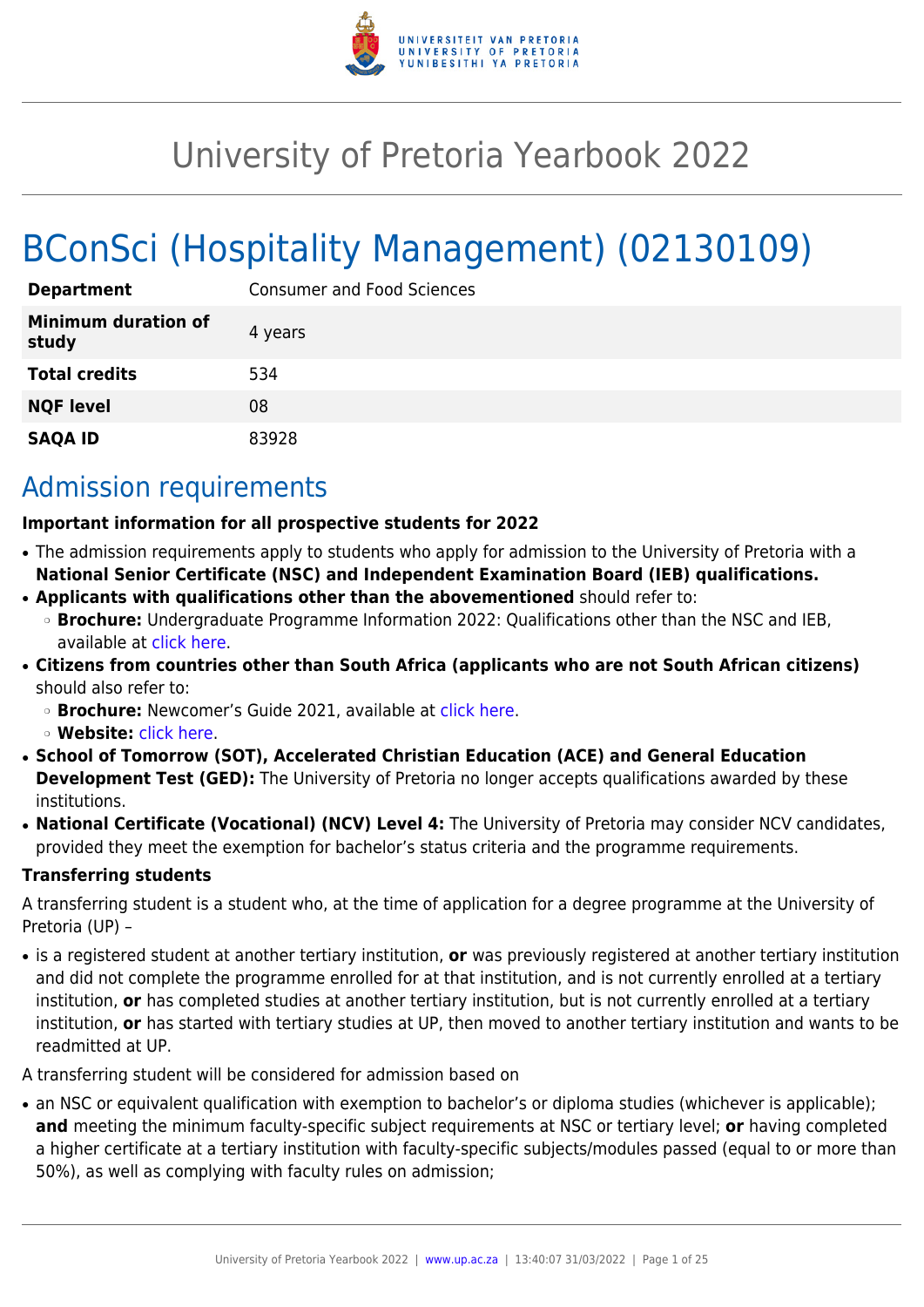

- previous academic performance (must have passed all modules registered for up to the closing date of application ) or as per faculty regulation/promotion requirements;
- a certificate of good conduct.

**Note:** Students who have been dismissed at the previous institution due to poor academic performance, will not be considered for admission to UP.

#### **Returning students**

A returning student is a student who, at the time of application for a degree programme –

● is a registered student at UP, and wants to transfer to another degree at UP, **or** was previously registered at UP and did not complete the programme enrolled for, and did not enrol at another tertiary institution in the meantime (including students who applied for leave of absence), **or** has completed studies at UP, but is not currently enrolled or was not enrolled at another tertiary institution after graduation.

A returning student will be considered for admission based on

- an NSC or equivalent qualification with exemption to bachelor's or diploma studies (whichever is applicable); **and** meeting the minimum faculty-specific subject requirements at NSC or tertiary level; **or** previous academic performance (should have a cumulative weighted average of at least 50% for the programme enrolled for);
- having applied for and was granted leave of absence.

**Note:** Students who have been excluded/dismissed from a faculty due to poor academic performance may be considered for admission to another programme at UP. The Admissions Committee may consider such students if they were not dismissed more than twice. Only ONE transfer between UP faculties will be allowed, and a maximum of two (2) transfers within a faculty.

#### **Important faculty-specific information on undergraduate programmes for 2022**

- The closing date is an administrative admission guideline for non-selection programmes. Once a non-selection programme is full and has reached the institutional targets, then that programme will be closed for further admissions, irrespective of the closing date. However, if the institutional targets have not been met by the closing date, then that programme will remain open for admissions until the institutional targets are met.
- The following persons will be considered for admission: Candidates who have a certificate that is deemed by the University to be equivalent to the required National Senior Certificate (NSC) with university endorsement; candidates who are graduates from another tertiary institution or have been granted the status of a graduate of such an institution, and candidates who are graduates of another faculty at the University of Pretoria.
- Life Orientation is excluded when calculating the Admission Point Score (APS).
- Grade 11 results are used for the conditional admission of prospective students. Final admission is based on the final NSC/IEB results.

#### **University of Pretoria website: [click here](http://www.up.ac.za/nas)**

#### **Minimum requirements Achievement level**

| <b>English Home Language or</b><br><b>English First Additional</b><br>Language | <b>Mathematics</b> | <b>APS</b> |
|--------------------------------------------------------------------------------|--------------------|------------|
| NSC/IEB                                                                        | NSC/IEB            |            |
|                                                                                |                    | 28         |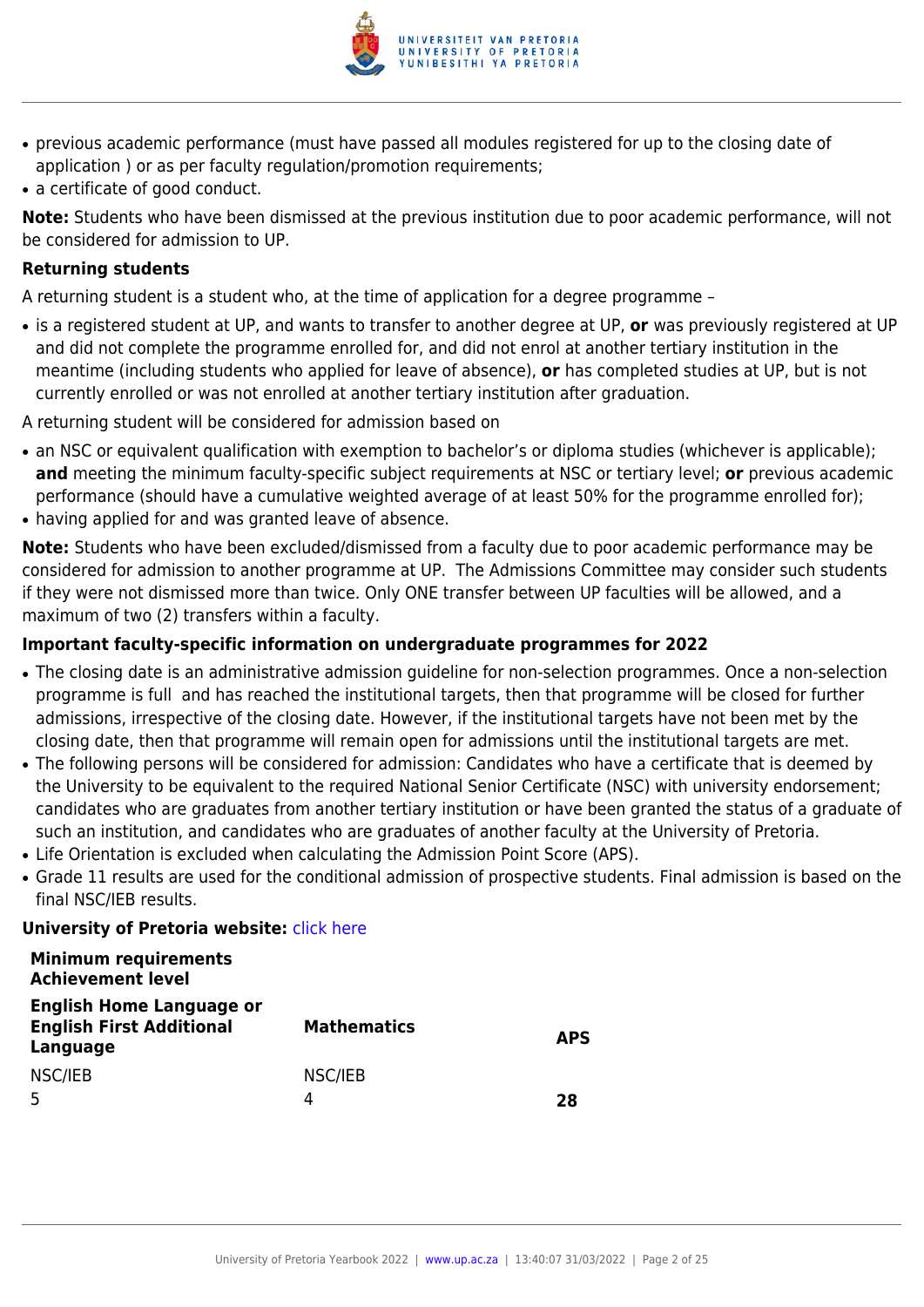

# Other programme-specific information

### **1.1 Requirements for specific modules**

A candidate who:

- a. does not qualify for STK 110, must enrol for STK 113 and STK 123;
- b. egisters for Mathematical Statistics (WST) and Statistics (STK) modules must take note that WST and STK modules, except for STK 281, may not be taken simultaneously in a programme; a student must take one and only one of the following options:
- WST 111, WST 121, WST 212, WST 211, WST 221, WST 311, WST 312, WST 322, WST 321, and STK 353 or
- WST 111, WST 121, WST 212, WST 211, WST 221, WST 311, WST 312, WST 322, STK320, STK353. or
- STK 110, STC 122, STK 210, STK 220, WST 212, STK 310, STK 320, STK 353.
- c. registers for a module presented by another faculty must take note of the timetable clashes, prerequisites for that module, subminimum required in examination papers, supplementary examinations, etc.

#### **1.2 Fundamental modules**

- a. It is compulsory for all new first-year students to satisfactorily complete the Academic orientation (UPO 102) and to take Academic information management modules (AIM 111 and AIM 121) and Language and study skills (LST 110). Please see curricula for details.
- b. Students who intend to apply for admission to MBChB or BChD in the second semester, when places become available in those programmes, may be permitted to register for up to 80 module credits and 4 core modules in the first semester during the first year provided that they obtained a final mark of no less than 70% for Grade 12 Mathematics and achieved an APS of 34 or more in the NSC.

# Promotion to next study year

A student who did not pass all the prescribed modules of a particular year of study, has to register for the outstanding modules first. With the approval of the head of the department, modules of the following year of study may be taken in advance only if no timetable clashes occur; all the requirements and prerequisites have been met and not more than a specified number of credits per semester are taken. The credits of the semester of which modules are repeated, are taken as a guideline for the calculation of the number of modules permitted.

- a. A student registers for the second year when at least 80% of the first-year module credits have been passed.
- b. A student registers for the third year when at least 85% of the module credits of the previous years have been passed.
- c. A student registers for the fourth year when at least 95% of the module credits of the previous years have been passed.

# Practical/clinical/internship information

OPI 400 (Experiential training in industry): During the first to fourth years of study students must complete a total of 600 hours experiential training in the industry to develop practical and occupational skills, participate in community engagement and provide service learning. This is equal to 3 weeks x 40 hours (120 hours) per year for the first to third year and 6 weeks x 40 hours in the fourth year to include event management, according to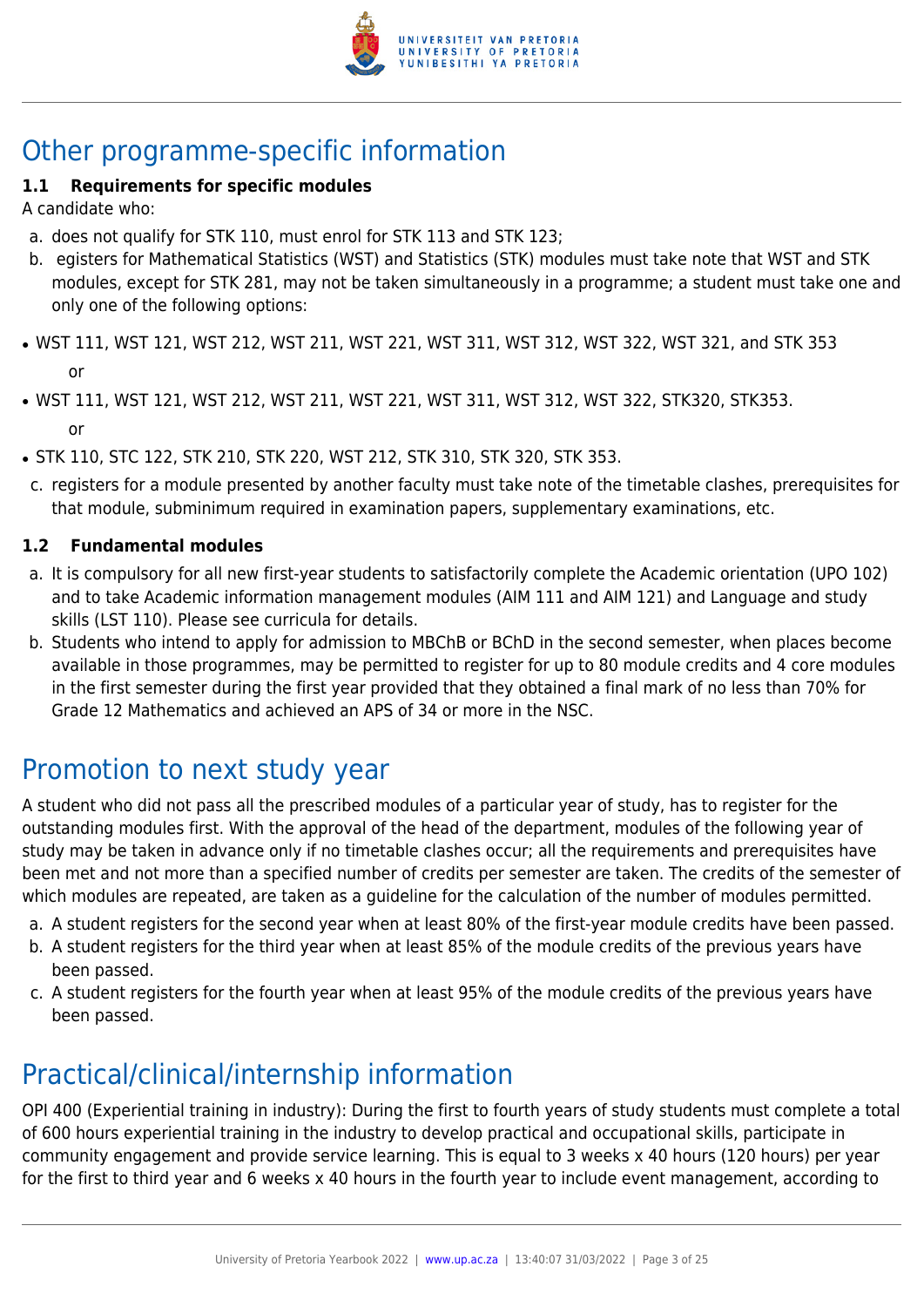

requirements as determined by the head of department. These credits include evidence of experiential training, service learning and community engagement during the four years of the study programme and must be successfully completed together with a complete portfolio before the degree will be conferred. Please note: Various practical and industry interaction activities support the theoretical component of TBE 220, 310 and VDS 322,VDS 414 & 424 and take place after hours to develop practical and industry skills.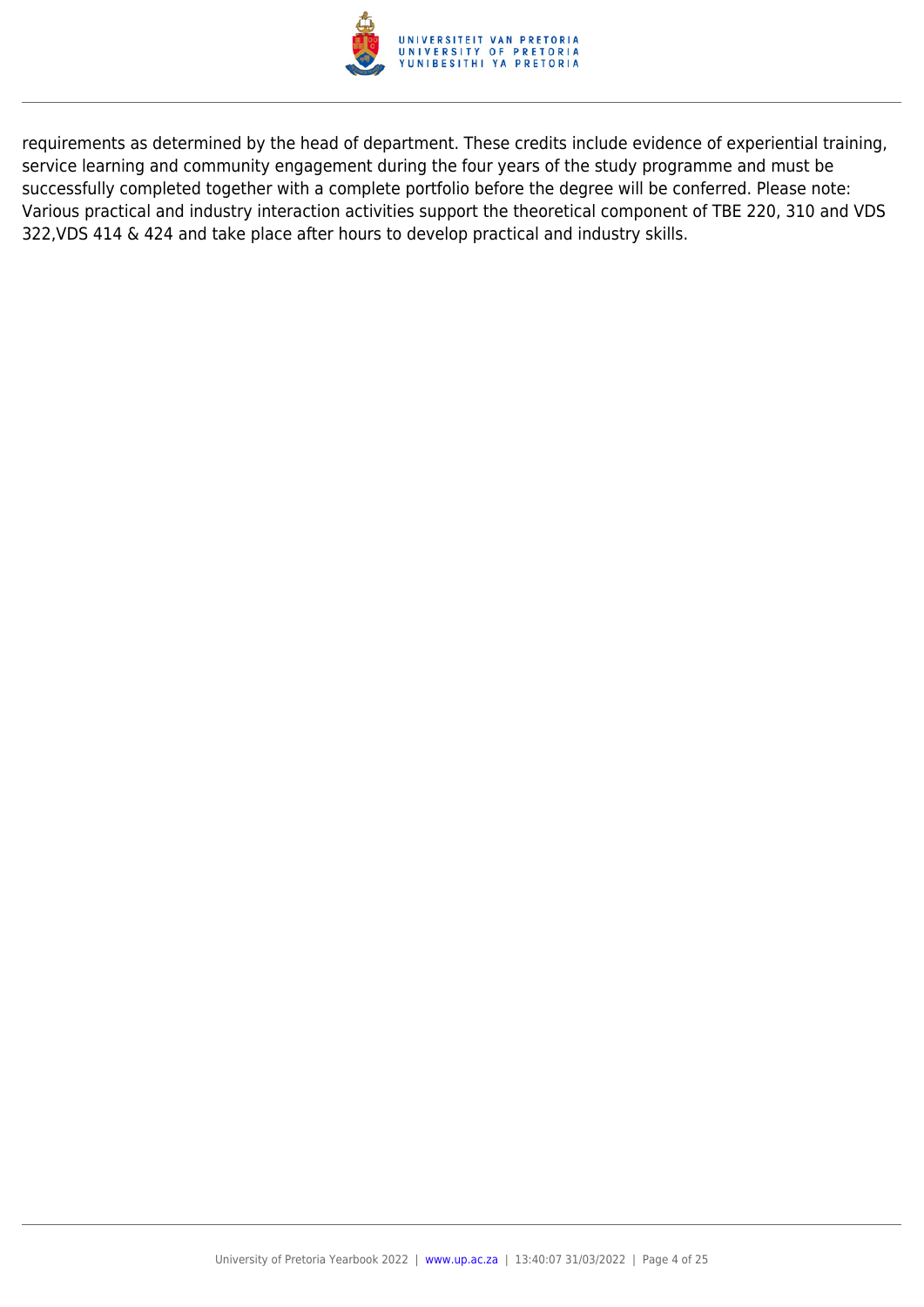

# Curriculum: Year 1

#### **Minimum credits: 133**

 $Core = 119$ 

 $Fundamental = 14$ 

**Additional information:** Students who do not qualify for STK 110 must register for STK 113 and STK 123.

# **Fundamental modules**

#### **Academic information management 111 (AIM 111)**

| <b>Module credits</b>         | 4.00                                                                                                                                                                                                                                                                                                                          |
|-------------------------------|-------------------------------------------------------------------------------------------------------------------------------------------------------------------------------------------------------------------------------------------------------------------------------------------------------------------------------|
| <b>NQF Level</b>              | 05                                                                                                                                                                                                                                                                                                                            |
| Service modules               | Faculty of Engineering, Built Environment and Information Technology<br><b>Faculty of Education</b><br>Faculty of Economic and Management Sciences<br><b>Faculty of Humanities</b><br>Faculty of Law<br><b>Faculty of Health Sciences</b><br>Faculty of Natural and Agricultural Sciences<br>Faculty of Theology and Religion |
| <b>Prerequisites</b>          | No prerequisites.                                                                                                                                                                                                                                                                                                             |
| <b>Contact time</b>           | 2 lectures per week                                                                                                                                                                                                                                                                                                           |
| <b>Language of tuition</b>    | Module is presented in English                                                                                                                                                                                                                                                                                                |
| <b>Department</b>             | <b>Information Science</b>                                                                                                                                                                                                                                                                                                    |
| <b>Period of presentation</b> | Semester 1                                                                                                                                                                                                                                                                                                                    |
|                               |                                                                                                                                                                                                                                                                                                                               |

#### **Module content**

Find, evaluate, process, manage and present information resources for academic purposes using appropriate technology.

#### **Academic information management 121 (AIM 121)**

| <b>Module credits</b>  | 4.00                                                                                                                                                                                                                                                                                                                                                                         |
|------------------------|------------------------------------------------------------------------------------------------------------------------------------------------------------------------------------------------------------------------------------------------------------------------------------------------------------------------------------------------------------------------------|
| <b>NQF Level</b>       | 05                                                                                                                                                                                                                                                                                                                                                                           |
| <b>Service modules</b> | Faculty of Engineering, Built Environment and Information Technology<br><b>Faculty of Education</b><br><b>Faculty of Economic and Management Sciences</b><br><b>Faculty of Humanities</b><br>Faculty of Law<br><b>Faculty of Health Sciences</b><br>Faculty of Natural and Agricultural Sciences<br>Faculty of Theology and Religion<br><b>Faculty of Veterinary Science</b> |
| <b>Prerequisites</b>   | No prerequisites.                                                                                                                                                                                                                                                                                                                                                            |
|                        |                                                                                                                                                                                                                                                                                                                                                                              |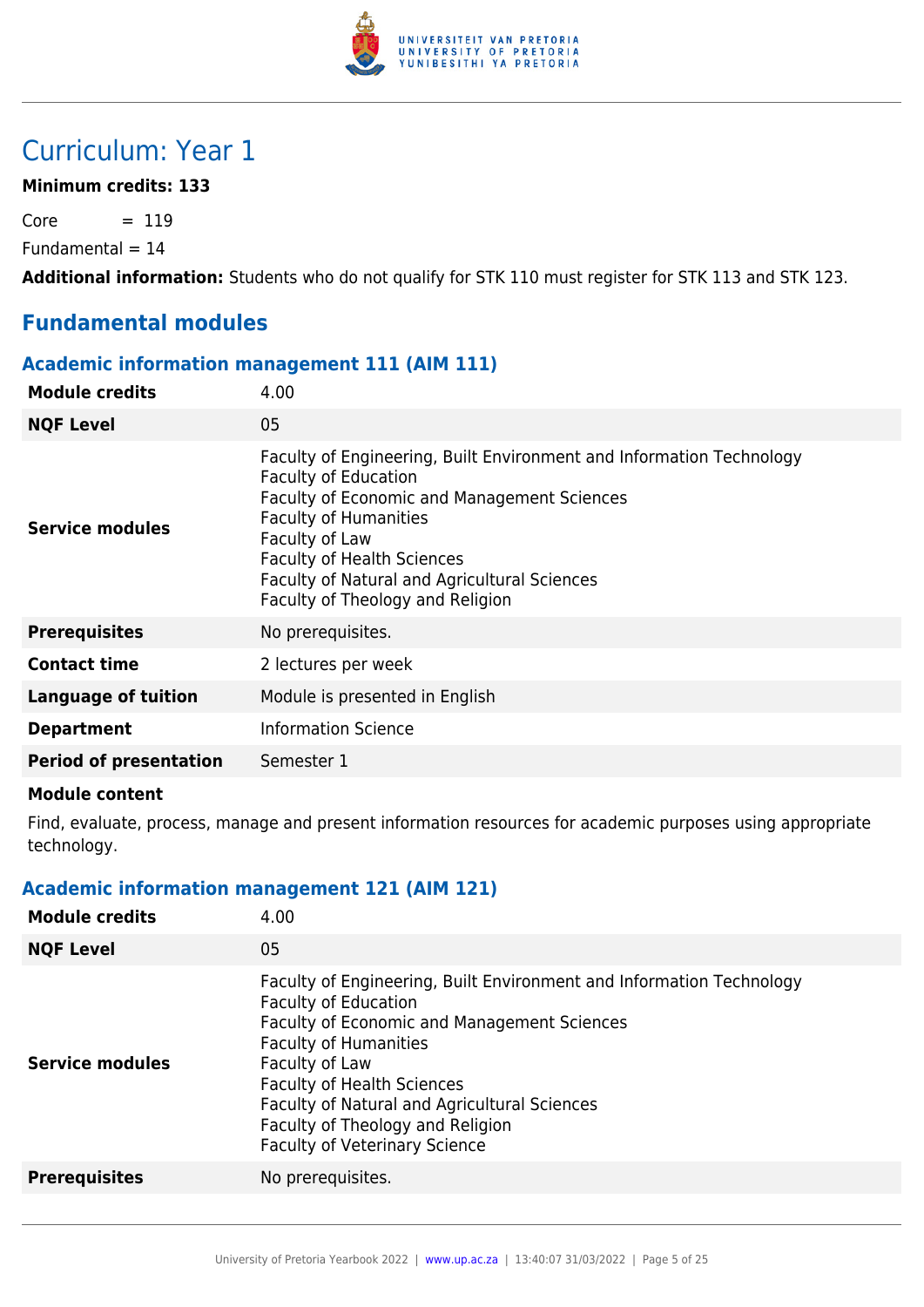

| <b>Contact time</b>           | 2 lectures per week            |
|-------------------------------|--------------------------------|
| Language of tuition           | Module is presented in English |
| <b>Department</b>             | <b>Informatics</b>             |
| <b>Period of presentation</b> | Semester 2                     |

Apply effective search strategies in different technological environments. Demonstrate the ethical and fair use of information resources. Integrate 21st-century communications into the management of academic information.

### **Language and study skills 110 (LST 110)**

| <b>Module credits</b>         | 6.00                                                                                 |
|-------------------------------|--------------------------------------------------------------------------------------|
| <b>NQF Level</b>              | 05                                                                                   |
| <b>Service modules</b>        | Faculty of Natural and Agricultural Sciences<br><b>Faculty of Veterinary Science</b> |
| <b>Prerequisites</b>          | No prerequisites.                                                                    |
| <b>Contact time</b>           | 2 lectures per week                                                                  |
| <b>Language of tuition</b>    | Module is presented in English                                                       |
| <b>Department</b>             | Unit for Academic Literacy                                                           |
| <b>Period of presentation</b> | Semester 1                                                                           |

#### **Module content**

The module aims to equip students with the ability to cope with the reading and writing demands of scientific disciplines.

#### **Academic orientation 102 (UPO 102)**

| <b>Module credits</b>         | 0.00                                           |
|-------------------------------|------------------------------------------------|
| <b>NQF Level</b>              | 00                                             |
| Language of tuition           | Module is presented in English                 |
| <b>Department</b>             | Natural and Agricultural Sciences Deans Office |
| <b>Period of presentation</b> | Year                                           |

# **Core modules**

# **Marketing management 120 (BEM 120)**

| Module credits         | 10.00                                                                                                                                                       |
|------------------------|-------------------------------------------------------------------------------------------------------------------------------------------------------------|
| <b>NQF Level</b>       | 05                                                                                                                                                          |
| <b>Service modules</b> | Faculty of Engineering, Built Environment and Information Technology<br><b>Faculty of Humanities</b><br><b>Faculty of Natural and Agricultural Sciences</b> |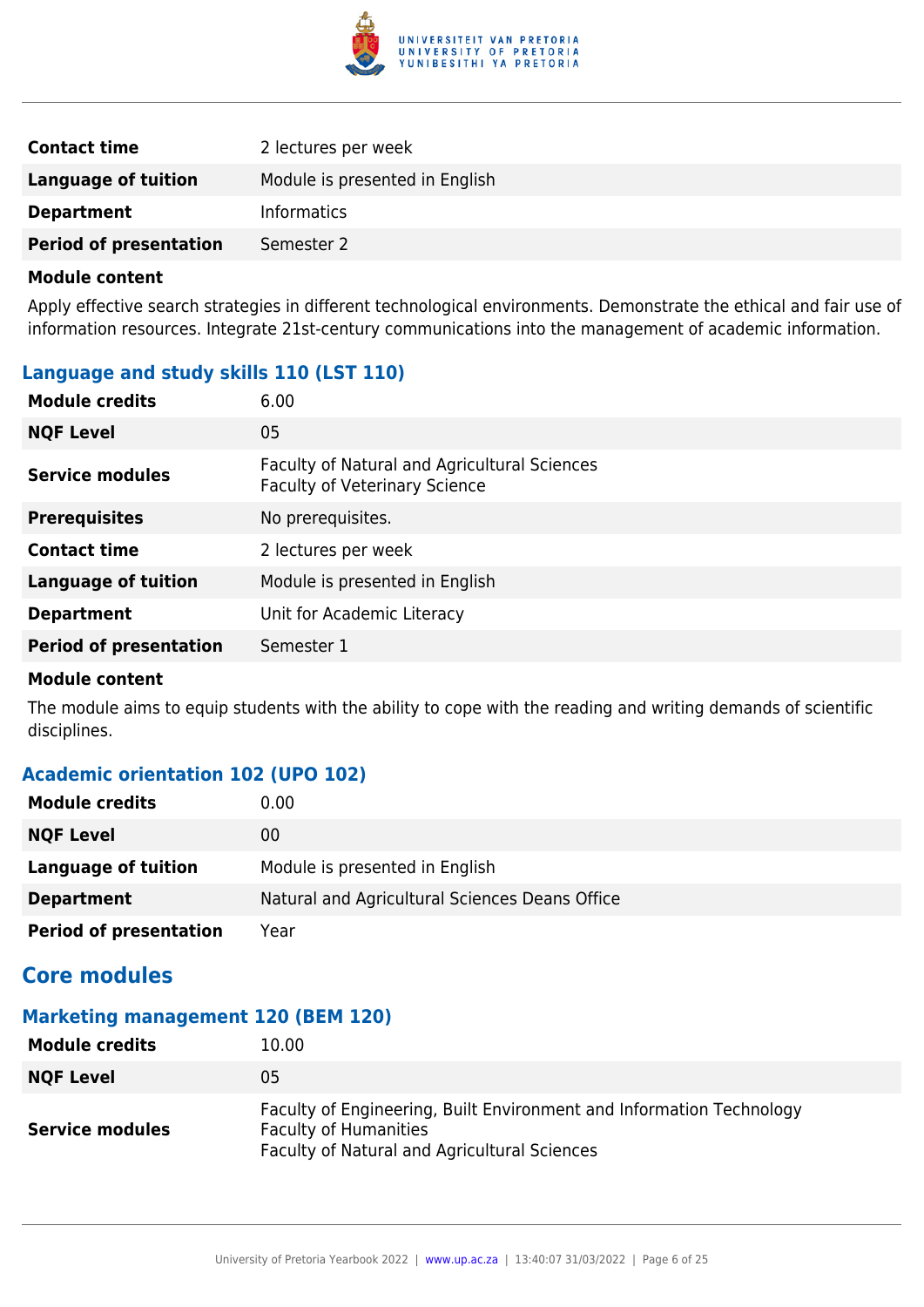

| <b>Contact time</b>           | 3 lectures per week            |
|-------------------------------|--------------------------------|
| <b>Language of tuition</b>    | Module is presented in English |
| <b>Department</b>             | Marketing Management           |
| <b>Period of presentation</b> | Semester 2                     |

This module provides an overview of the fundamentals of marketing by considering the exchange process, customer value, marketing research and the development of a marketing plan. It also addresses the marketing mix elements with specific focus on the seven service marketing elements namely the service product, physical evidence, people, process, distribution, pricing and integrated marketing communication.

### **Economics 110 (EKN 110)**

| <b>Module credits</b>         | 10.00                                                                                                                                                                               |
|-------------------------------|-------------------------------------------------------------------------------------------------------------------------------------------------------------------------------------|
| <b>NQF Level</b>              | 05                                                                                                                                                                                  |
| <b>Service modules</b>        | Faculty of Engineering, Built Environment and Information Technology<br><b>Faculty of Education</b><br><b>Faculty of Humanities</b><br>Faculty of Natural and Agricultural Sciences |
| <b>Prerequisites</b>          | No prerequisites.                                                                                                                                                                   |
| <b>Contact time</b>           | 1 discussion class per week, 2 lectures per week                                                                                                                                    |
| <b>Language of tuition</b>    | Module is presented in English                                                                                                                                                      |
| <b>Department</b>             | Economics                                                                                                                                                                           |
| <b>Period of presentation</b> | Semester 1                                                                                                                                                                          |

#### **Module content**

This module deals with the core principles of economics. A distinction between macroeconomics and microeconomics is made. A discussion of the market system and circular flow of goods, services and money is followed by a section dealing with microeconomic principles, including demand and supply analysis, consumer behaviour and utility maximisation, production and the costs thereof, and the different market models and firm behaviour. Labour market institutions and issues, wage determination, as well as income inequality and poverty are also addressed. A section of money, banking, interest rates and monetary policy concludes the course.

#### **Economics 120 (EKN 120)**

| <b>Module credits</b>  | 10.00                                                                                                                                                                               |
|------------------------|-------------------------------------------------------------------------------------------------------------------------------------------------------------------------------------|
| <b>NQF Level</b>       | 05                                                                                                                                                                                  |
| <b>Service modules</b> | Faculty of Engineering, Built Environment and Information Technology<br><b>Faculty of Education</b><br><b>Faculty of Humanities</b><br>Faculty of Natural and Agricultural Sciences |
| <b>Prerequisites</b>   | EKN 110 GS or EKN 113 GS and at least 4 (50-59%) in Mathematics in the Grade<br>12 examination or 60% in STK 113 and concurrently registered for STK 123                            |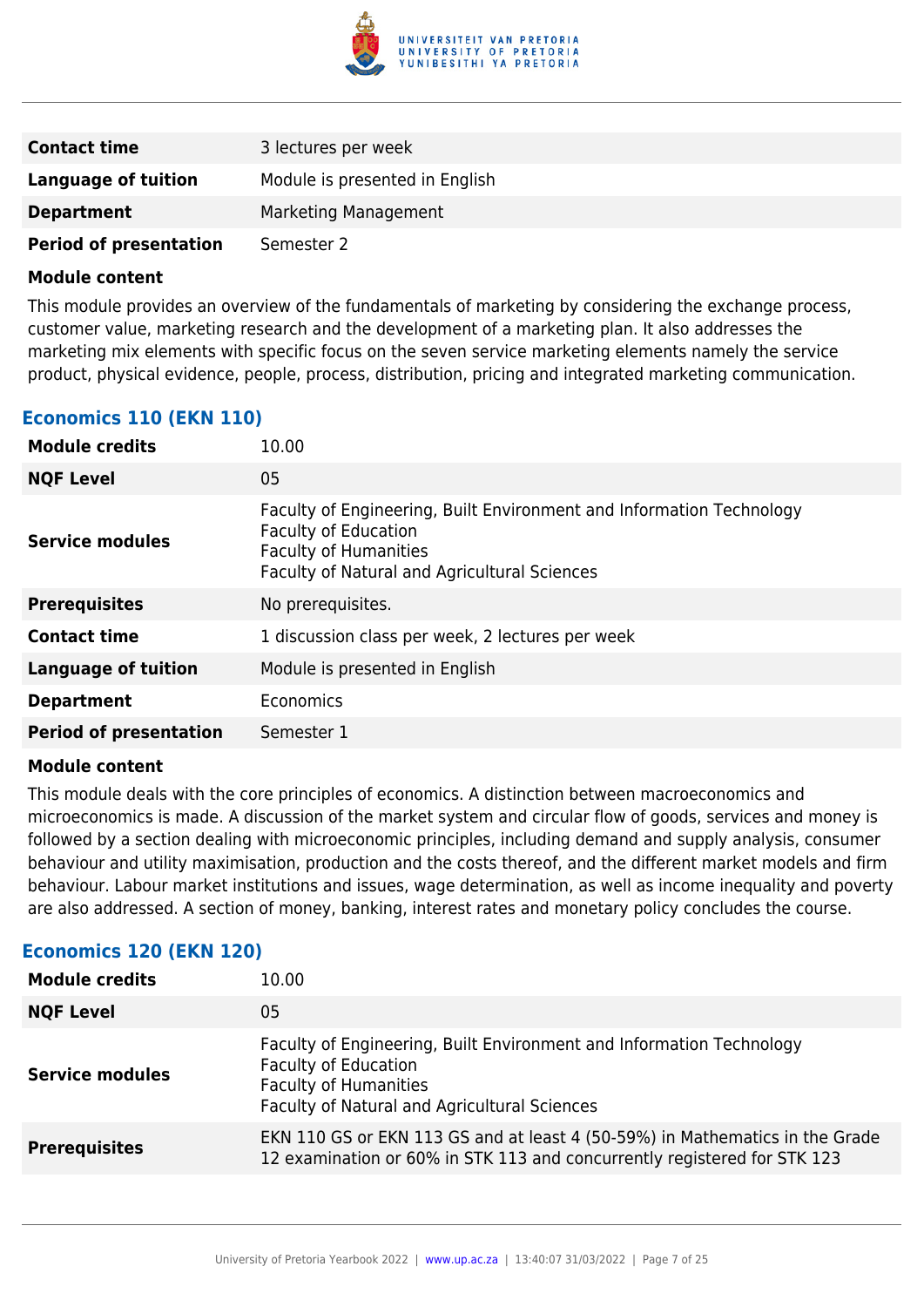

| <b>Contact time</b>           | 1 discussion class per week, 2 lectures per week |
|-------------------------------|--------------------------------------------------|
| Language of tuition           | Module is presented in English                   |
| <b>Department</b>             | Economics                                        |
| <b>Period of presentation</b> | Semester 2                                       |

This module deals with the core principles of economics, especially macroeconomic measurement the private and public sectors of the South African economy receive attention, while basic macroeconomic relationships and the measurement of domestic output and national income are discussed. Aggregate demand and supply analysis stands core to this course which is also used to introduce students to the analysis of economic growth, unemployment and inflation. The microeconomics of government is addressed in a separate section, followed by a section on international economics, focusing on international trade, exchange rates and the balance of payments. The economics of developing countries and South Africa in the global economy conclude the course.

#### **Financial accounting 111 (FRK 111)**

| <b>Module credits</b>         | 10.00                                                                                                                                                                 |
|-------------------------------|-----------------------------------------------------------------------------------------------------------------------------------------------------------------------|
| <b>NQF Level</b>              | 05                                                                                                                                                                    |
| <b>Service modules</b>        | Faculty of Engineering, Built Environment and Information Technology<br><b>Faculty of Education</b><br>Faculty of Law<br>Faculty of Natural and Agricultural Sciences |
| <b>Prerequisites</b>          | No prerequisites.                                                                                                                                                     |
| <b>Contact time</b>           | 4 lectures per week                                                                                                                                                   |
| <b>Language of tuition</b>    | Module is presented in English                                                                                                                                        |
| <b>Department</b>             | Accounting                                                                                                                                                            |
| <b>Period of presentation</b> | Semester 1                                                                                                                                                            |

#### **Module content**

The nature and function of accounting; the development of accounting; financial position; financial result; the recording process; processing of accounting data; treatment of VAT; elementary income statement and balance sheet; flow of documents; accounting systems; introduction to internal control and internal control measures; bank reconciliations; control accounts; adjustments; financial statements of a sole proprietorship; the accounting framework.

#### **Financial accounting 122 (FRK 122)**

| <b>Module credits</b>  | 12.00                                                                                                                                  |
|------------------------|----------------------------------------------------------------------------------------------------------------------------------------|
| <b>NQF Level</b>       | 05                                                                                                                                     |
| <b>Service modules</b> | Faculty of Engineering, Built Environment and Information Technology<br>Faculty of Law<br>Faculty of Natural and Agricultural Sciences |
| <b>Prerequisites</b>   | FRK 111 GS or FRK 133, FRK 143                                                                                                         |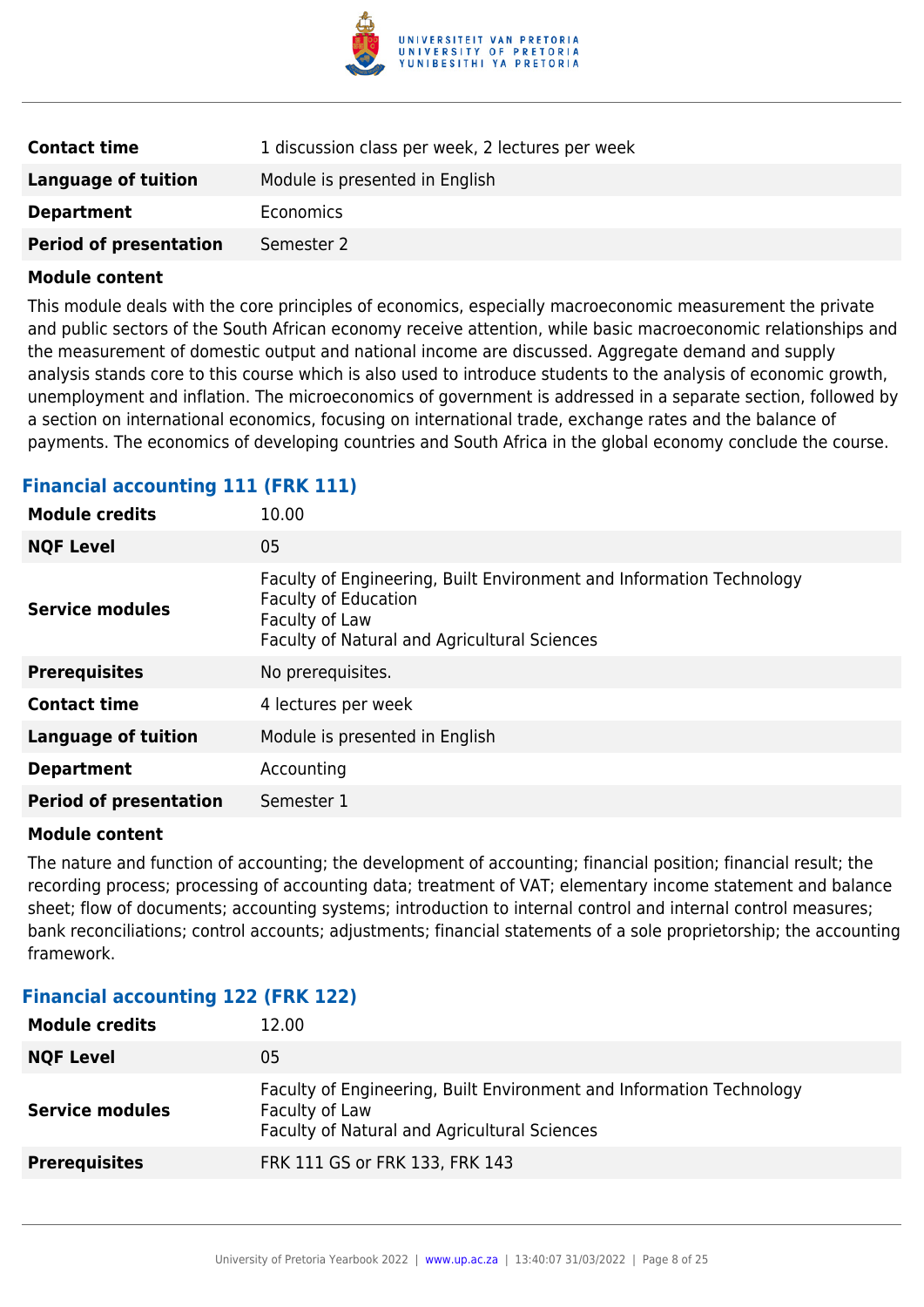

| <b>Contact time</b>           | 4 lectures per week            |
|-------------------------------|--------------------------------|
| Language of tuition           | Module is presented in English |
| <b>Department</b>             | Accounting                     |
| <b>Period of presentation</b> | Semester 2                     |

Budgeting, payroll accounting, taxation – income tax and an introduction to other types of taxes, credit and the new Credit Act, insurance, accounting for inventories (focus on inventory and the accounting entries, not calculations), interpretation of financial statements.

#### **Physiology 110 (FSG 110)**

| <b>Module credits</b>         | 6.00                                                                         |
|-------------------------------|------------------------------------------------------------------------------|
| <b>NQF Level</b>              | 05                                                                           |
| <b>Service modules</b>        | <b>Faculty of Humanities</b><br>Faculty of Natural and Agricultural Sciences |
| <b>Prerequisites</b>          | No prerequisites.                                                            |
| <b>Contact time</b>           | 3 lectures per week                                                          |
| <b>Language of tuition</b>    | Module is presented in English                                               |
| <b>Department</b>             | Physiology                                                                   |
| <b>Period of presentation</b> | Semester 1                                                                   |
|                               |                                                                              |

#### **Module content**

Introduction (terminology and anatomical orientation); chemical principles; cytology and histology; neurophysiology and the senses; haematology and body fluids; cardiovascular system.

#### **Physiology 120 (FSG 120)**

| <b>Module credits</b>         | 6.00                                                                         |
|-------------------------------|------------------------------------------------------------------------------|
| <b>NQF Level</b>              | 05                                                                           |
| <b>Service modules</b>        | <b>Faculty of Humanities</b><br>Faculty of Natural and Agricultural Sciences |
| <b>Prerequisites</b>          | <b>FSG 110</b>                                                               |
| <b>Contact time</b>           | 3 lectures per week                                                          |
| <b>Language of tuition</b>    | Module is presented in English                                               |
| <b>Department</b>             | Physiology                                                                   |
| <b>Period of presentation</b> | Semester 2                                                                   |

#### **Module content**

Respiratory system; nutrition; digestion and metabolism; kidneys and acid-base equilibrium; endocrinology; reproduction physiology and reproduction; skin and body temperatures.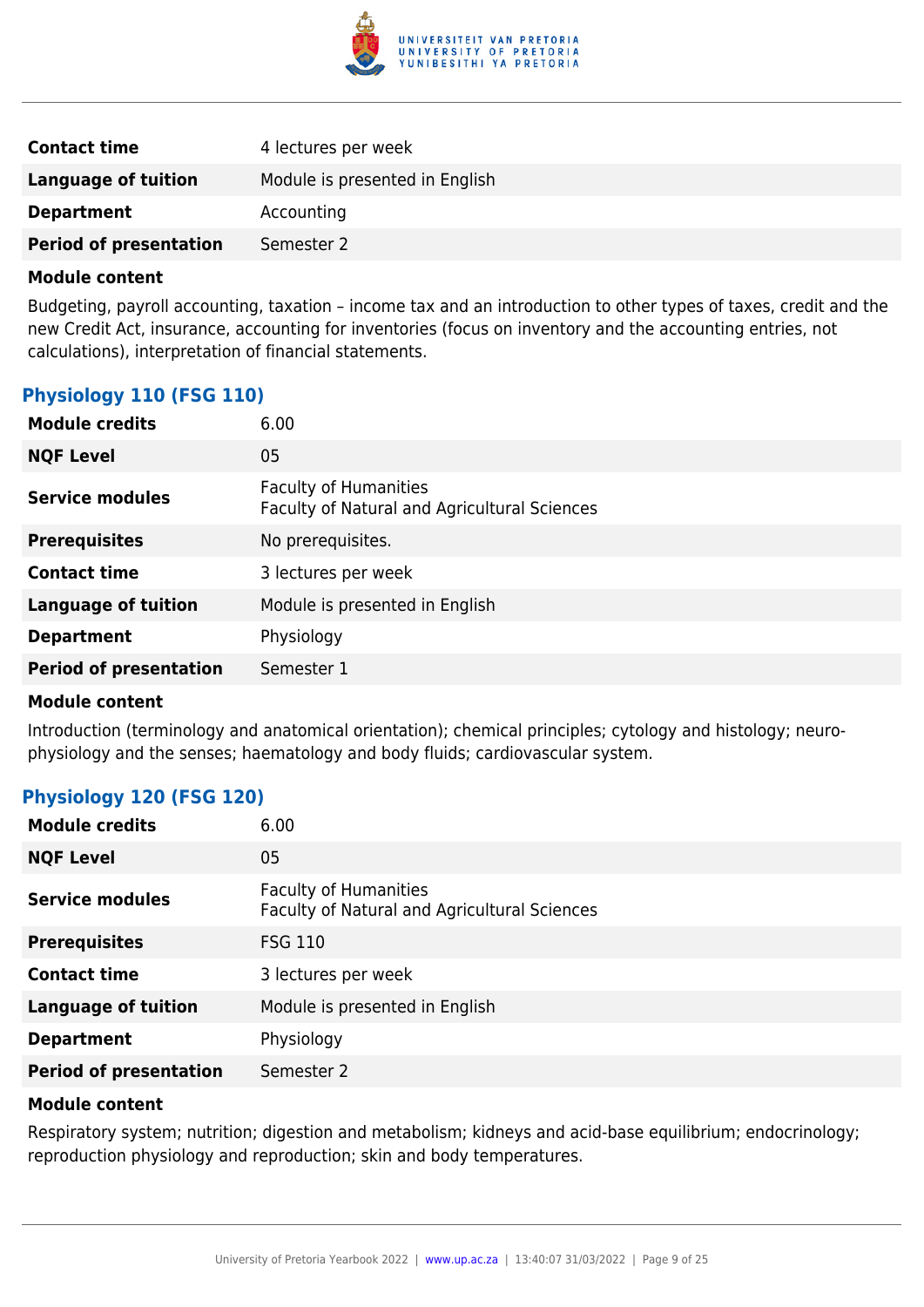

#### **Informatics 183 (INF 183)**

| <b>Module credits</b>         | 3.00                           |
|-------------------------------|--------------------------------|
| <b>NQF Level</b>              | 05                             |
| <b>Prerequisites</b>          | No prerequisites.              |
| <b>Contact time</b>           | 1 practical per week           |
| <b>Language of tuition</b>    | Module is presented in English |
| <b>Department</b>             | <b>Informatics</b>             |
| <b>Period of presentation</b> | Year                           |
| <b>Module content</b>         |                                |

Computer processing of accounting information.

### **Design principles 111 (OBG 111)**

| <b>Module credits</b>         | 7.00                                     |
|-------------------------------|------------------------------------------|
| <b>NQF Level</b>              | 05                                       |
| <b>Prerequisites</b>          | No prerequisites.                        |
| <b>Contact time</b>           | 1 lecture per week, 1 practical per week |
| <b>Language of tuition</b>    | Module is presented in English           |
| <b>Department</b>             | <b>Consumer and Food Sciences</b>        |
| <b>Period of presentation</b> | Semester 1                               |

#### **Module content**

An introduction to the elements and principles of design as is applicable to interior and clothing design and food preparation. Colour theory.

### **Business management 114 (OBS 114)**

| <b>NQF Level</b><br>05<br>Faculty of Engineering, Built Environment and Information Technology<br><b>Faculty of Education</b><br><b>Service modules</b><br><b>Faculty of Humanities</b><br>Faculty of Natural and Agricultural Sciences<br>May not be included in the same curriculum as OBS 155<br><b>Prerequisites</b><br><b>Contact time</b><br>3 lectures per week<br><b>Language of tuition</b><br>Module is presented in English<br><b>Business Management</b><br><b>Department</b><br><b>Period of presentation</b><br>Semester 1 | <b>Module credits</b> | 10.00 |
|------------------------------------------------------------------------------------------------------------------------------------------------------------------------------------------------------------------------------------------------------------------------------------------------------------------------------------------------------------------------------------------------------------------------------------------------------------------------------------------------------------------------------------------|-----------------------|-------|
|                                                                                                                                                                                                                                                                                                                                                                                                                                                                                                                                          |                       |       |
|                                                                                                                                                                                                                                                                                                                                                                                                                                                                                                                                          |                       |       |
|                                                                                                                                                                                                                                                                                                                                                                                                                                                                                                                                          |                       |       |
|                                                                                                                                                                                                                                                                                                                                                                                                                                                                                                                                          |                       |       |
|                                                                                                                                                                                                                                                                                                                                                                                                                                                                                                                                          |                       |       |
|                                                                                                                                                                                                                                                                                                                                                                                                                                                                                                                                          |                       |       |
|                                                                                                                                                                                                                                                                                                                                                                                                                                                                                                                                          |                       |       |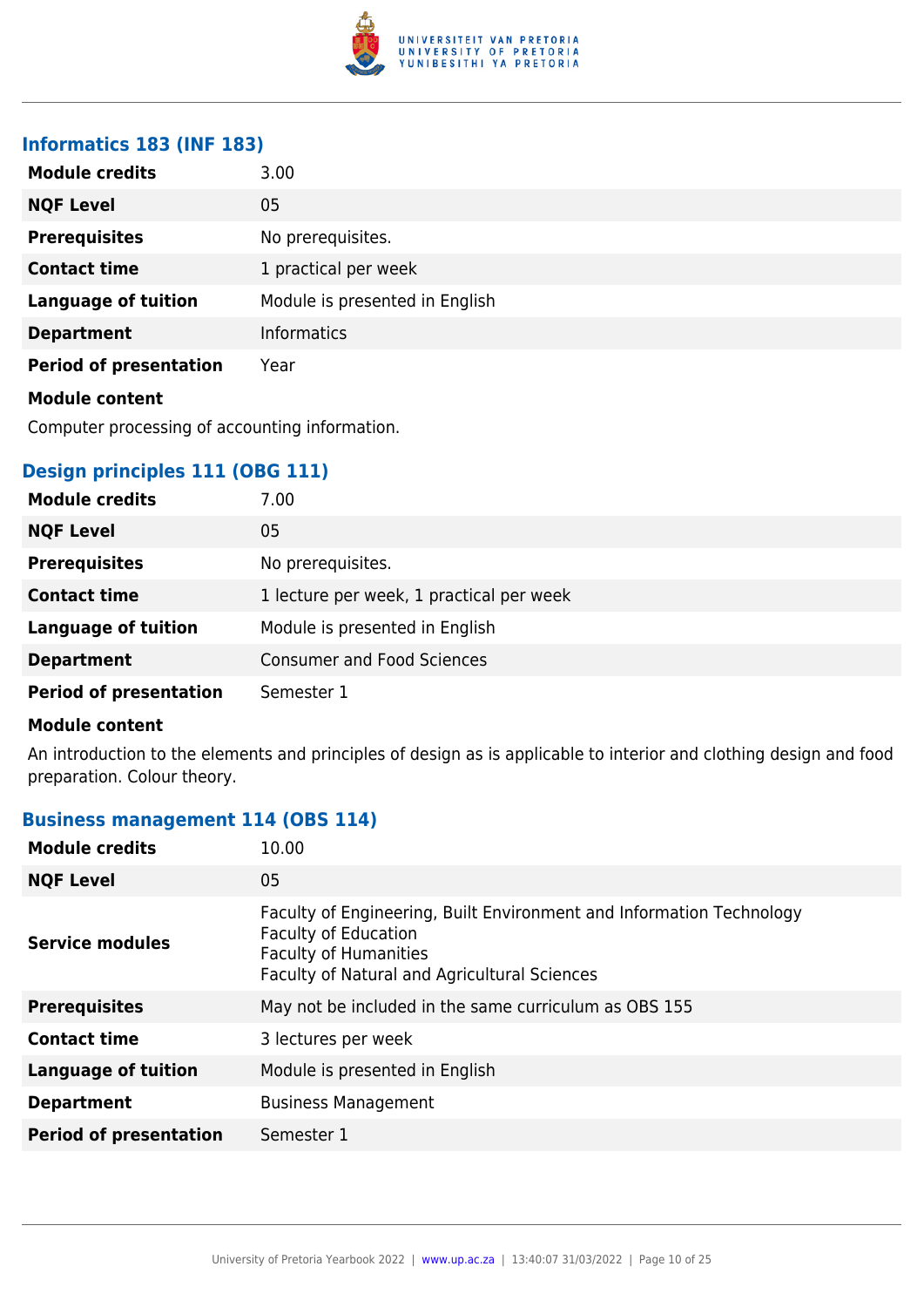

The entrepreneurial mind-set; managers and managing; values, attitudes, emotions, and culture: the manager as a person; ethics and social responsibility; decision making; leadership and responsible leadership; effective groups and teams; managing organizational structure and culture inclusive of the different functions of a generic organisation and how they interact (marketing; finance; operations; human resources and general management); contextualising Sustainable Development Goals (SDG) in each of the topics.

| <b>Module credits</b>         | 10.00                                                                                                                                                                               |
|-------------------------------|-------------------------------------------------------------------------------------------------------------------------------------------------------------------------------------|
| <b>NQF Level</b>              | 05                                                                                                                                                                                  |
| Service modules               | Faculty of Engineering, Built Environment and Information Technology<br><b>Faculty of Education</b><br><b>Faculty of Humanities</b><br>Faculty of Natural and Agricultural Sciences |
| <b>Prerequisites</b>          | Admission to the examination in OBS 114                                                                                                                                             |
| <b>Contact time</b>           | 3 lectures per week                                                                                                                                                                 |
| <b>Language of tuition</b>    | Module is presented in English                                                                                                                                                      |
| <b>Department</b>             | <b>Business Management</b>                                                                                                                                                          |
| <b>Period of presentation</b> | Semester 2                                                                                                                                                                          |
|                               |                                                                                                                                                                                     |

#### **Business management 124 (OBS 124)**

#### **Module content**

Value chain management: functional strategies for competitive advantage; human resource management; managing diverse employees in a multicultural environment; motivation and performance; using advanced information technology to increase performance; production and operations management; financial management; corporate entrepreneurship.

#### **Statistics 110 (STK 110)**

| 13.00                                                                                                                                                                                      |
|--------------------------------------------------------------------------------------------------------------------------------------------------------------------------------------------|
| 05                                                                                                                                                                                         |
| Faculty of Engineering, Built Environment and Information Technology<br><b>Faculty of Education</b><br><b>Faculty of Humanities</b><br><b>Faculty of Natural and Agricultural Sciences</b> |
| At least 5 (60-69%) in Mathematics in the Grade 12 examination. Candidates who<br>do not qualify for STK 110 must register for STK 113 and STK 123                                         |
| 1 practical per week, 1 tutorial per week, 3 lectures per week                                                                                                                             |
| Module is presented in English                                                                                                                                                             |
| <b>Statistics</b>                                                                                                                                                                          |
| Semester 1                                                                                                                                                                                 |
|                                                                                                                                                                                            |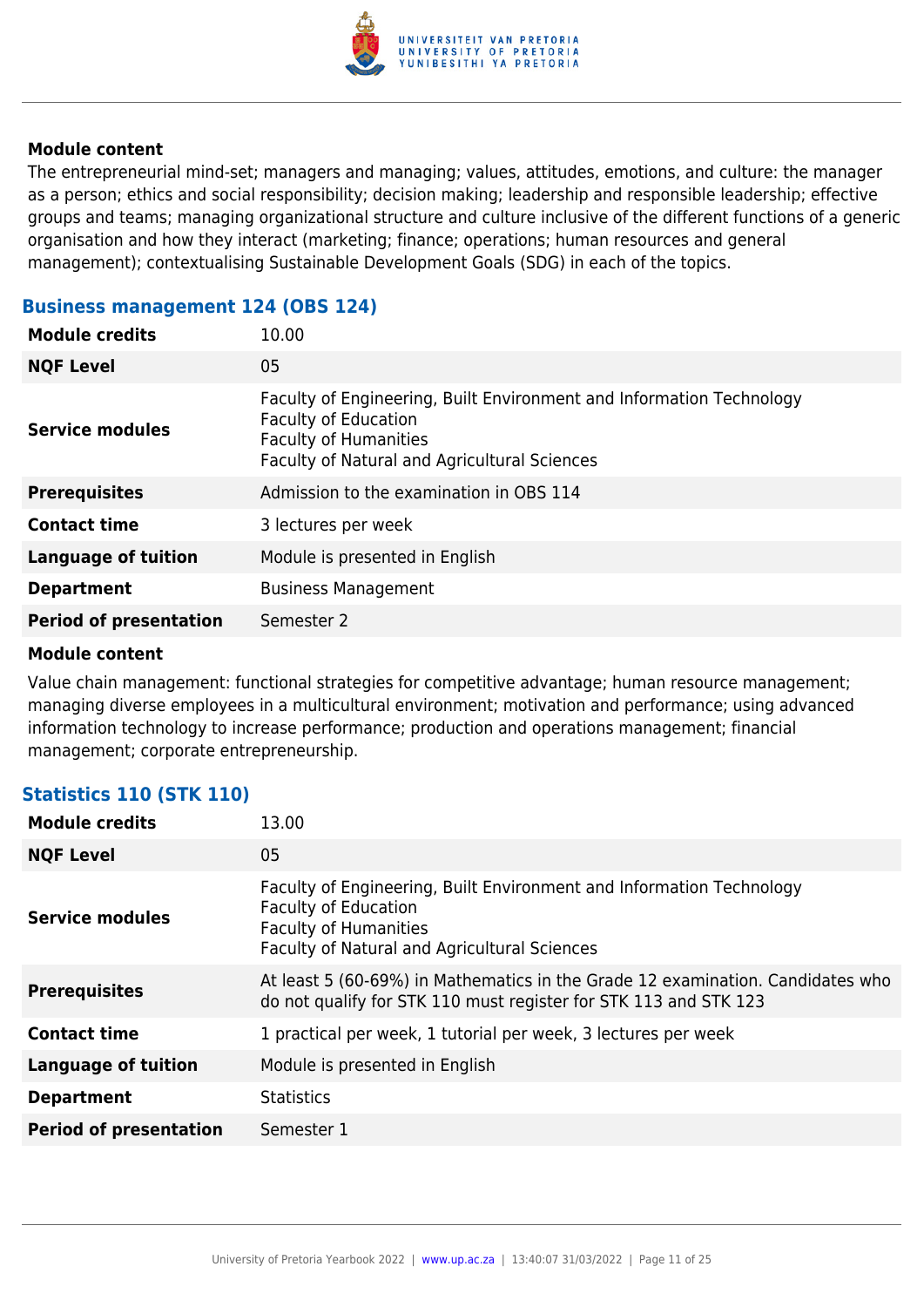

Descriptive statistics:

Sampling and the collection of data; frequency distributions and graphical representations. Descriptive measures of location and dispersion.

Probability and inference:

Introductory probability theory and theoretical distributions. Sampling distributions. Estimation theory and hypothesis testing of sampling averages and proportions (one and two-sample cases). Supporting mathematical concepts. Statistical concepts are demonstrated and interpreted through practical coding and simulation within a data science framework.

### **Basic food preparation 111 (VDS 111)**

| <b>Module credits</b>         | 6.00                                                                    |
|-------------------------------|-------------------------------------------------------------------------|
| <b>NQF Level</b>              | 05                                                                      |
| <b>Service modules</b>        | <b>Faculty of Health Sciences</b>                                       |
| <b>Prerequisites</b>          | No prerequisites.                                                       |
| <b>Contact time</b>           | 0.5 practical per week, 1 discussion class per week, 1 lecture per week |
| <b>Language of tuition</b>    | Module is presented in English                                          |
| <b>Department</b>             | <b>Consumer and Food Sciences</b>                                       |
| <b>Period of presentation</b> | Semester 1                                                              |
|                               |                                                                         |

#### **Module content**

Module 1: Basic food preparation and food preparation techniques. Mise en place, weighing and measurement techniques, equipment and terminology as applied in food preparation. History of the foodservice industry and contemporary chefs. Basic food quality control.

Module 2: Food preparation basics of the following: stocks, soups and sauces

## **Basic food preparation 121 (VDS 121)**

| <b>Module credits</b>         | 6.00                                     |
|-------------------------------|------------------------------------------|
| <b>NQF Level</b>              | 05                                       |
| <b>Service modules</b>        | <b>Faculty of Health Sciences</b>        |
| <b>Prerequisites</b>          | VDS 111                                  |
| <b>Contact time</b>           | 1 lecture per week, 1 practical per week |
| <b>Language of tuition</b>    | Module is presented in English           |
| <b>Department</b>             | <b>Consumer and Food Sciences</b>        |
| <b>Period of presentation</b> | Semester 2                               |

#### **Module content**

Module 1: Principles and practices of food preparation and cooking techniques. Mise en place, weighing and measurement techniques, equipment and terminology as applied in food preparation. Basic food quality control. Module 2: Food preparation basics of the following: starches and cereals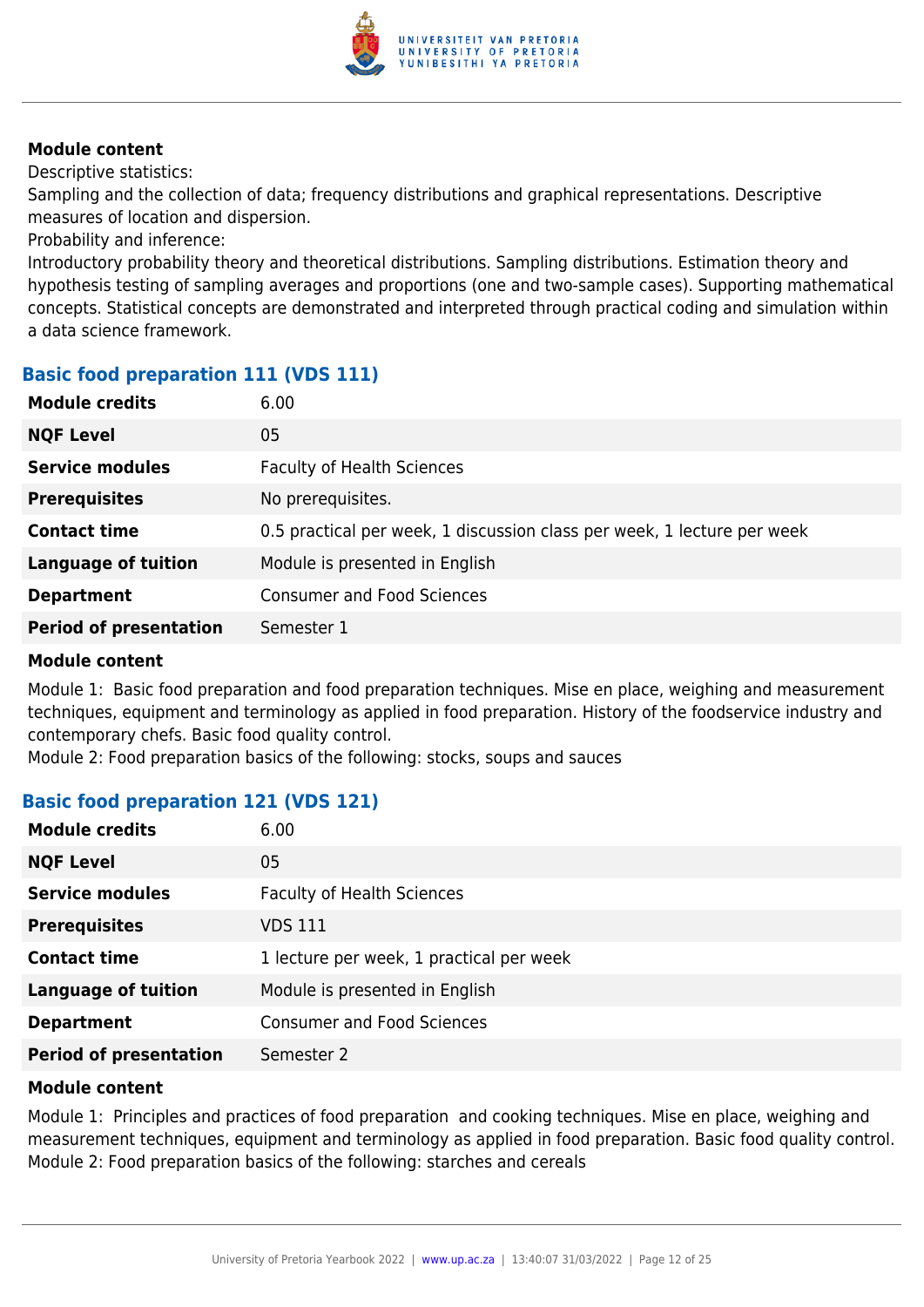

# Curriculum: Year 2

**Minimum credits: 128**

# **Core modules**

| <b>Labour relations 320 (ABV 320)</b> |                                                                                                                                                      |
|---------------------------------------|------------------------------------------------------------------------------------------------------------------------------------------------------|
| <b>Module credits</b>                 | 20.00                                                                                                                                                |
| <b>NQF Level</b>                      | 07                                                                                                                                                   |
| <b>Service modules</b>                | Faculty of Engineering, Built Environment and Information Technology<br><b>Faculty of Humanities</b><br>Faculty of Natural and Agricultural Sciences |
| <b>Prerequisites</b>                  | No prerequisites.                                                                                                                                    |
| <b>Contact time</b>                   | 3 lectures per week                                                                                                                                  |
| <b>Language of tuition</b>            | Module is presented in English                                                                                                                       |
| <b>Department</b>                     | Human Resource Management                                                                                                                            |
| <b>Period of presentation</b>         | Semester 2                                                                                                                                           |
|                                       |                                                                                                                                                      |

#### **Module content**

The theoretical basis of Labour Relations

In this section the basic concepts, historical context and theoretical approaches to the field of labour relations will be discussed. The institutional framework in which labour relations operates, will be addressed with particular emphasis on the structural mechanisms and institutional processes. The service relationship that forms the basis of labour relations practices, will also be analysed.

Labour Relations practice

In this section students are taught the conceptual and practical skills related to practice aspects such as handling of grievances, disciplining, retrenchments, collective bargaining, industrial action and dispute resolution.

#### **Consumer behaviour 212 (BEM 212)**

| <b>Module credits</b>         | 16.00                                                                                                                                                |
|-------------------------------|------------------------------------------------------------------------------------------------------------------------------------------------------|
| <b>NQF Level</b>              | 07                                                                                                                                                   |
| <b>Service modules</b>        | Faculty of Engineering, Built Environment and Information Technology<br><b>Faculty of Humanities</b><br>Faculty of Natural and Agricultural Sciences |
| <b>Prerequisites</b>          | <b>BEM 120 GS</b>                                                                                                                                    |
| <b>Contact time</b>           | 3 lectures per week                                                                                                                                  |
| <b>Language of tuition</b>    | Module is presented in English                                                                                                                       |
| <b>Department</b>             | Marketing Management                                                                                                                                 |
| <b>Period of presentation</b> | Semester 1                                                                                                                                           |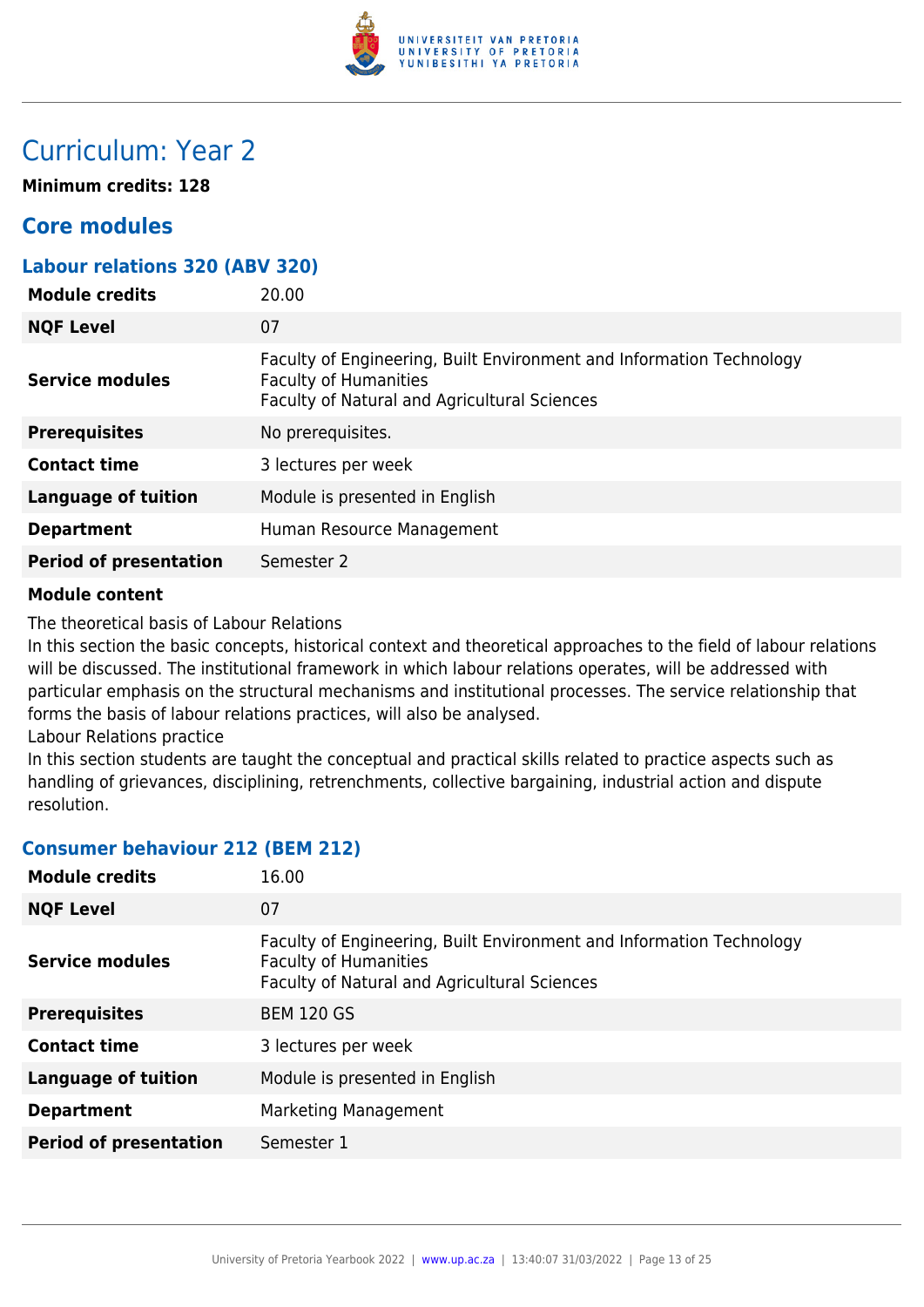

Internal and external influencing factors of consumer behaviour, the consumer's decision process and application fields of consumer behaviour, consumerisms and social responsibility, buying behaviour of consumers in both product and service related industries, consumer psychology and the influence thereof on buying behaviour, psychology of pricing, influencing factors in consumer buying behaviour, the impact of various forms of marketing communication on buying behaviour.

#### **Business law 210 (BER 210)**

| <b>Module credits</b>         | 16.00                                                                                                                                                               |
|-------------------------------|---------------------------------------------------------------------------------------------------------------------------------------------------------------------|
| <b>NQF Level</b>              | 06                                                                                                                                                                  |
| <b>Service modules</b>        | Faculty of Engineering, Built Environment and Information Technology<br>Faculty of Economic and Management Sciences<br>Faculty of Natural and Agricultural Sciences |
| <b>Prerequisites</b>          | No prerequisites.                                                                                                                                                   |
| <b>Contact time</b>           | 1 discussion class per week, 2 lectures per week                                                                                                                    |
| <b>Language of tuition</b>    | Module is presented in English                                                                                                                                      |
| <b>Department</b>             | Mercantile Law                                                                                                                                                      |
| <b>Period of presentation</b> | Semester 1                                                                                                                                                          |
|                               |                                                                                                                                                                     |

#### **Module content**

Basic principles of law of contract. Law of sales, credit agreements, lease.

#### **Business management 210 (OBS 210)**

| <b>Module credits</b>         | 16.00                                                                                                                                                      |
|-------------------------------|------------------------------------------------------------------------------------------------------------------------------------------------------------|
| <b>NQF Level</b>              | 06                                                                                                                                                         |
| <b>Service modules</b>        | Faculty of Engineering, Built Environment and Information Technology<br><b>Faculty of Education</b><br><b>Faculty of Natural and Agricultural Sciences</b> |
| <b>Prerequisites</b>          | OBS 114 or 124 with admission to the examination in the other                                                                                              |
| <b>Contact time</b>           | 3 lectures per week                                                                                                                                        |
| <b>Language of tuition</b>    | Module is presented in English                                                                                                                             |
| <b>Department</b>             | <b>Business Management</b>                                                                                                                                 |
| <b>Period of presentation</b> | Semester 1                                                                                                                                                 |

#### **Module content**

Logistics management

The role of logistics in an enterprise; definition and scope of customer service; electronic and other logistics information systems; inventory management; materials management with special reference to Japanese systems; management of the supply chain. Methods of transport and transport costs; types and costs of warehousing; electronic aids in materials handling; cost and price determination of purchases; organising for logistics management; methods for improving logistics performance.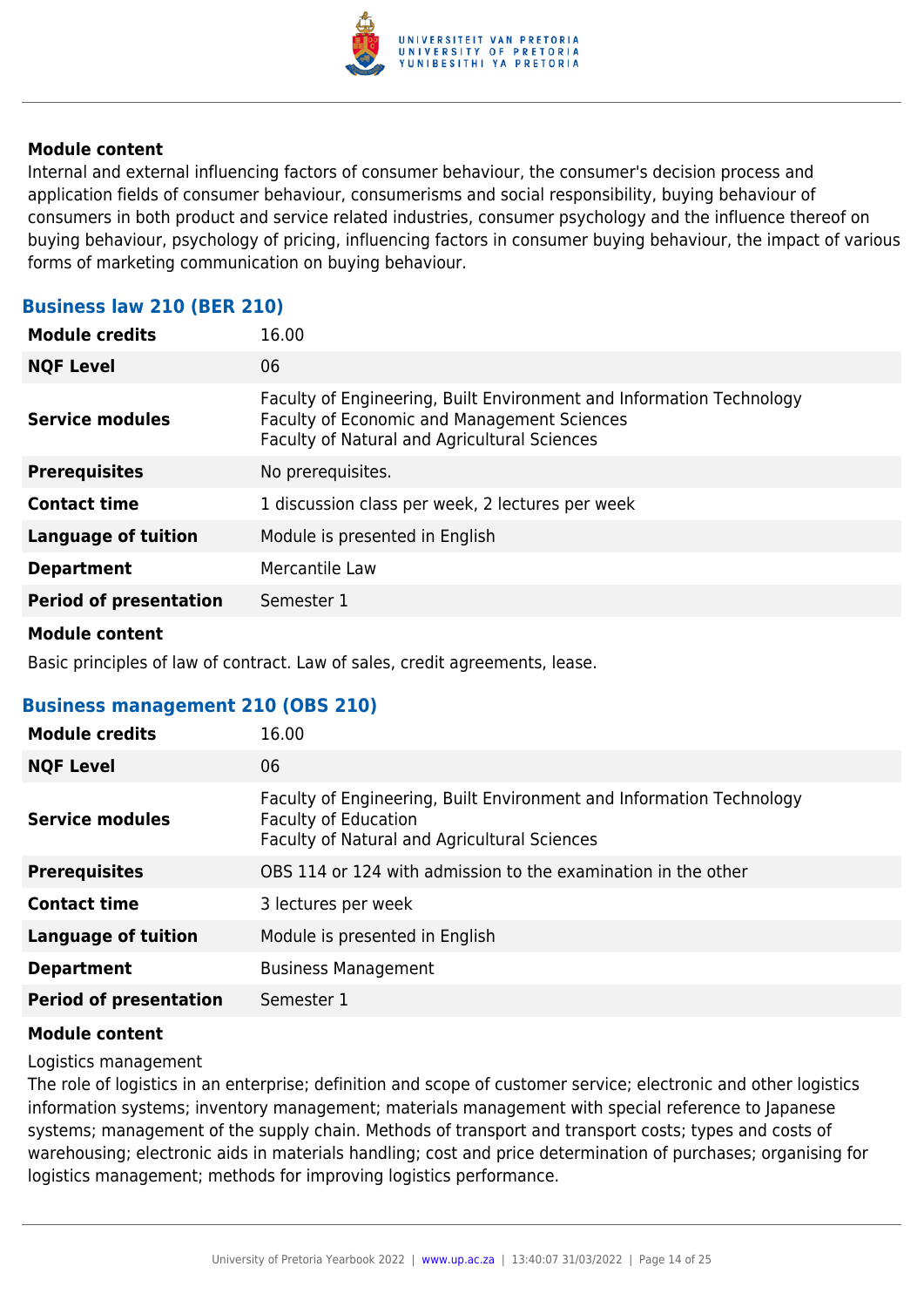

# **Business management 220 (OBS 220)**

| <b>Module credits</b>         | 16.00                                                                                                                                                 |
|-------------------------------|-------------------------------------------------------------------------------------------------------------------------------------------------------|
| <b>NQF Level</b>              | 06                                                                                                                                                    |
| <b>Service modules</b>        | Faculty of Engineering, Built Environment and Information Technology<br><b>Faculty of Education</b><br>Faculty of Natural and Agricultural Sciences   |
| <b>Prerequisites</b>          | OBS 114 or 124 with admission to the examination in the other. Students from<br>other Faculties are required to have 50% for Mathematics in Grade 12. |
| <b>Contact time</b>           | 3 lectures per week                                                                                                                                   |
| <b>Language of tuition</b>    | Module is presented in English                                                                                                                        |
| <b>Department</b>             | <b>Business Management</b>                                                                                                                            |
| <b>Period of presentation</b> | Semester 2                                                                                                                                            |

#### **Module content**

Project management and negotiations:

Introduction Project management concepts; needs identification; the project, the project manager and the project team; types of project organisations; project communication and documentation. Planning and control: planning, scheduling and schedule control of projects; resource considerations and allocations; cost planning and performance evaluation.

Negotiation and collective bargaining: The nature of negotiation; preparation for negotiation; negotiating for purposes of climate creation; persuasive communication; handling conflict and aggression; specialised negotiation and collective bargaining in the South African context.

#### **Consumer facilitation 222 (VBF 222)**

| <b>Module credits</b>         | 8.00                              |
|-------------------------------|-----------------------------------|
| <b>NQF Level</b>              | 06                                |
| <b>Prerequisites</b>          | No prerequisites.                 |
| <b>Contact time</b>           | 2 lectures per week               |
| <b>Language of tuition</b>    | Module is presented in English    |
| <b>Department</b>             | <b>Consumer and Food Sciences</b> |
| <b>Period of presentation</b> | Semester 2                        |

#### **Module content**

Consumer decision-making (determinants of informed, responsible consumer decisions, the complexity of consumer decisions), consumer satisfaction, consumer socialisation (consumer education, development of consumer skills), consumerism (consumer protection) and consumer complaint behaviour. Gender issues in consumer decision-making, expenditure patterns of the diverse South African consumer market and globalisation. The UN sustainable development goals #5 and 12 are addressed in this module and all projects are focused on responsible consumption behaviour.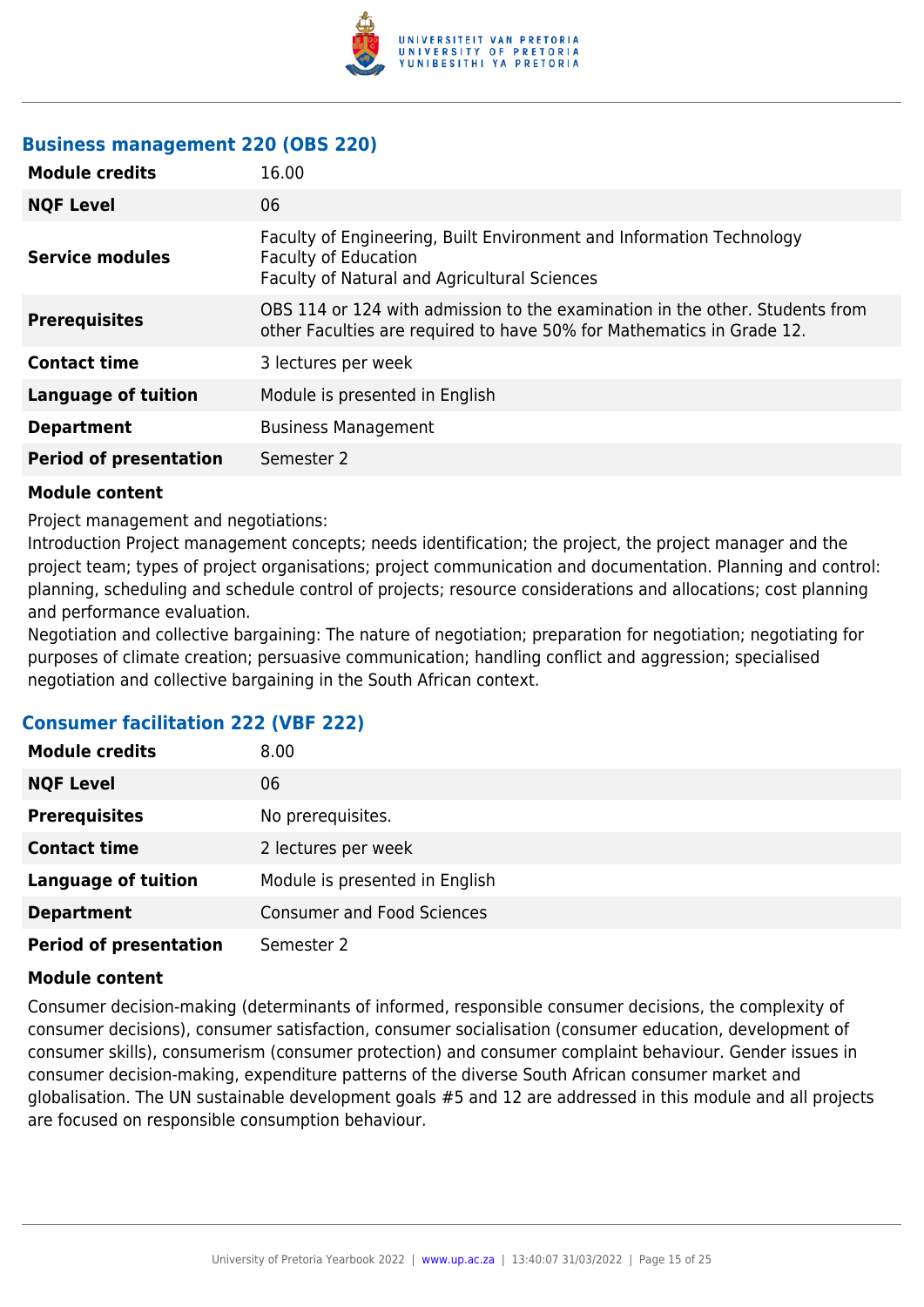

# **Food commodities and preparation 210 (VDS 210)**

| <b>Module credits</b>         | 18.00                                     |
|-------------------------------|-------------------------------------------|
| <b>NQF Level</b>              | 06                                        |
| <b>Service modules</b>        | <b>Faculty of Health Sciences</b>         |
| <b>Prerequisites</b>          | VDS 121                                   |
| <b>Contact time</b>           | 1 practical per week, 3 lectures per week |
| <b>Language of tuition</b>    | Module is presented in English            |
| <b>Department</b>             | <b>Consumer and Food Sciences</b>         |
| <b>Period of presentation</b> | Semester 1                                |

#### **Module content**

Module 1: The study of different food systems with regard to food preparation. Physical and chemical properties and the influence of the composition in food preparation.

Module 2: Food preparation basics of the following: soups and sauces, fruit and vegetables; salads; frozen desserts; gelatine.

Module 3: Origin and development of food habits; Factors influencing habits and choice; Dynamics of food habits.

Influence of religion on food habits. Food habits of different ethnic groups.

All modules encompass sustainable food preparation practices through the principles of waste management, including the utilising and minimization of food waste and portion control. Sustainability is addressed by the food practices of local ethnic cultures, the ingredients used by these cultures and how to utilise these ingredients and substituting ingredients with local alternatives.

#### **Food commodities and preparation 221 (VDS 221)**

| <b>Module credits</b>         | 18.00                                     |
|-------------------------------|-------------------------------------------|
| <b>NQF Level</b>              | 06                                        |
| <b>Service modules</b>        | <b>Faculty of Health Sciences</b>         |
| <b>Prerequisites</b>          | VDS 210                                   |
| <b>Contact time</b>           | 1 practical per week, 3 lectures per week |
| <b>Language of tuition</b>    | Module is presented in English            |
| <b>Department</b>             | <b>Consumer and Food Sciences</b>         |
| <b>Period of presentation</b> | Semester 2                                |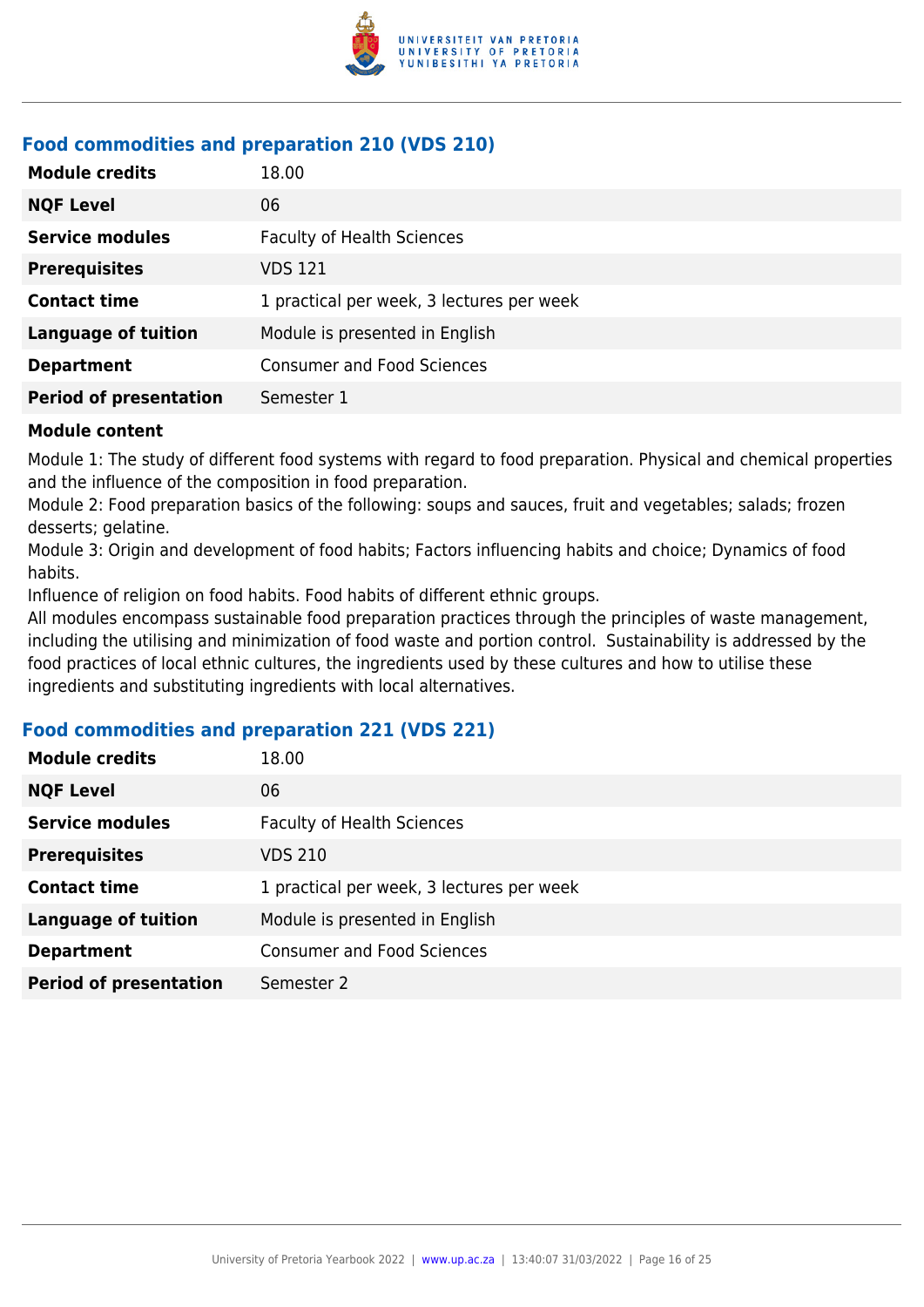

Module 1: The study of different food systems with regard to food preparation. Physical and chemical properties and the influence of the composition in food preparation.

Module 2: Food preparation basics of the following: meat; poultry; fish, legumes, eggs and milk, baked products (whole spectrum); leavening agents.

Module 3: The influence of culture on cuisines. Study of the cuisines of selected African, European and Eastern countries.

All modules encompass sustainable food preparation practices through the principles of waste management, including the utilising and minimization of food waste and portion control. Sustainability is addressed by the food practices of local ethnic cultures, the ingredients used by these cultures and how to utilise these ingredients and substituting ingredients with local alternatives.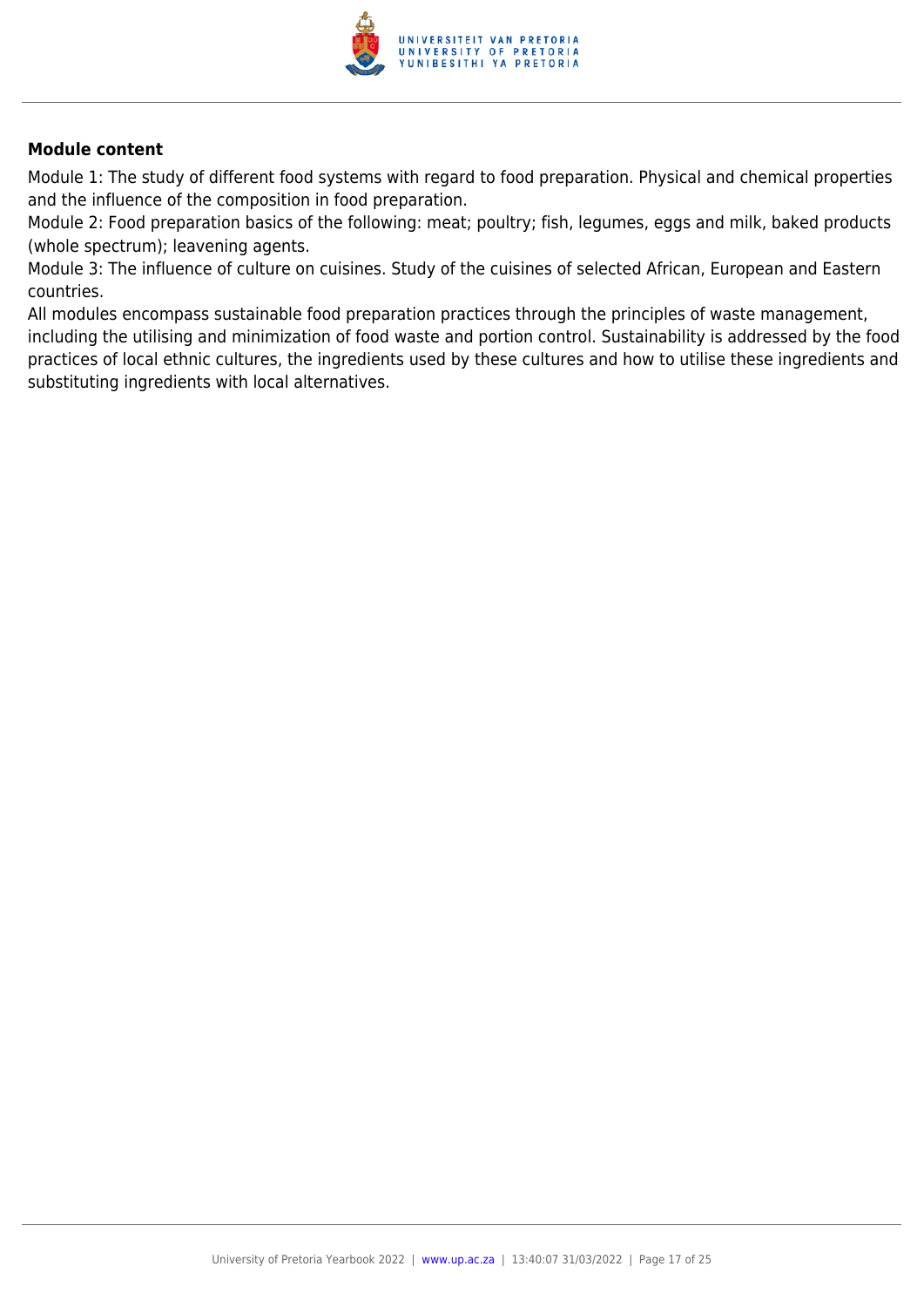

# Curriculum: Year 3

**Minimum credits: 143**

# **Core modules**

#### **Marketing research 314 (BEM 314)**

| <b>Module credits</b>         | 20.00                                                                        |
|-------------------------------|------------------------------------------------------------------------------|
| <b>NQF Level</b>              | 07                                                                           |
| Service modules               | <b>Faculty of Humanities</b><br>Faculty of Natural and Agricultural Sciences |
| <b>Prerequisites</b>          | <b>BEM 120 and STK 110 GS</b>                                                |
| <b>Contact time</b>           | 3 lectures per week                                                          |
| <b>Language of tuition</b>    | Module is presented in English                                               |
| <b>Department</b>             | Marketing Management                                                         |
| <b>Period of presentation</b> | Semester 1                                                                   |

#### **Module content**

The role of marketing research, the process of marketing research, interpretation of secondary research, qualitative research, survey research, observation, measurement and attitude scaling, questionnaire design, sampling design and sampling procedures, basic data analysis, descriptive statistical analysis, interpretation and reporting of results, research report writing.

#### **Aesthetics: Product, consumer and environment 320 (EST 320)**

| <b>Module credits</b>         | 8.00                              |
|-------------------------------|-----------------------------------|
| <b>NQF Level</b>              | 07                                |
| <b>Prerequisites</b>          | OBG 111                           |
| <b>Contact time</b>           | 2 lectures per week               |
| <b>Language of tuition</b>    | Module is presented in English    |
| <b>Department</b>             | <b>Consumer and Food Sciences</b> |
| <b>Period of presentation</b> | Semester 1                        |

#### **Module content**

Introduction to aesthetics. The interaction between environments and consumers' aesthetic experience. Visual merchandising: basic components, tools, techniques, and equipment used in clothing and food retail settings. Use of sustainable strategies in visual merchandising planning in clothing, and food retail settings. Latest trends in clothing and food visual merchandising. This module addresses UN sustainable development goals: #8 (decent work and economic growth), #9 (industry innovation and infrastructure) and #12 (responsible consumption and production).

#### **Food service management 321 (VDB 321)**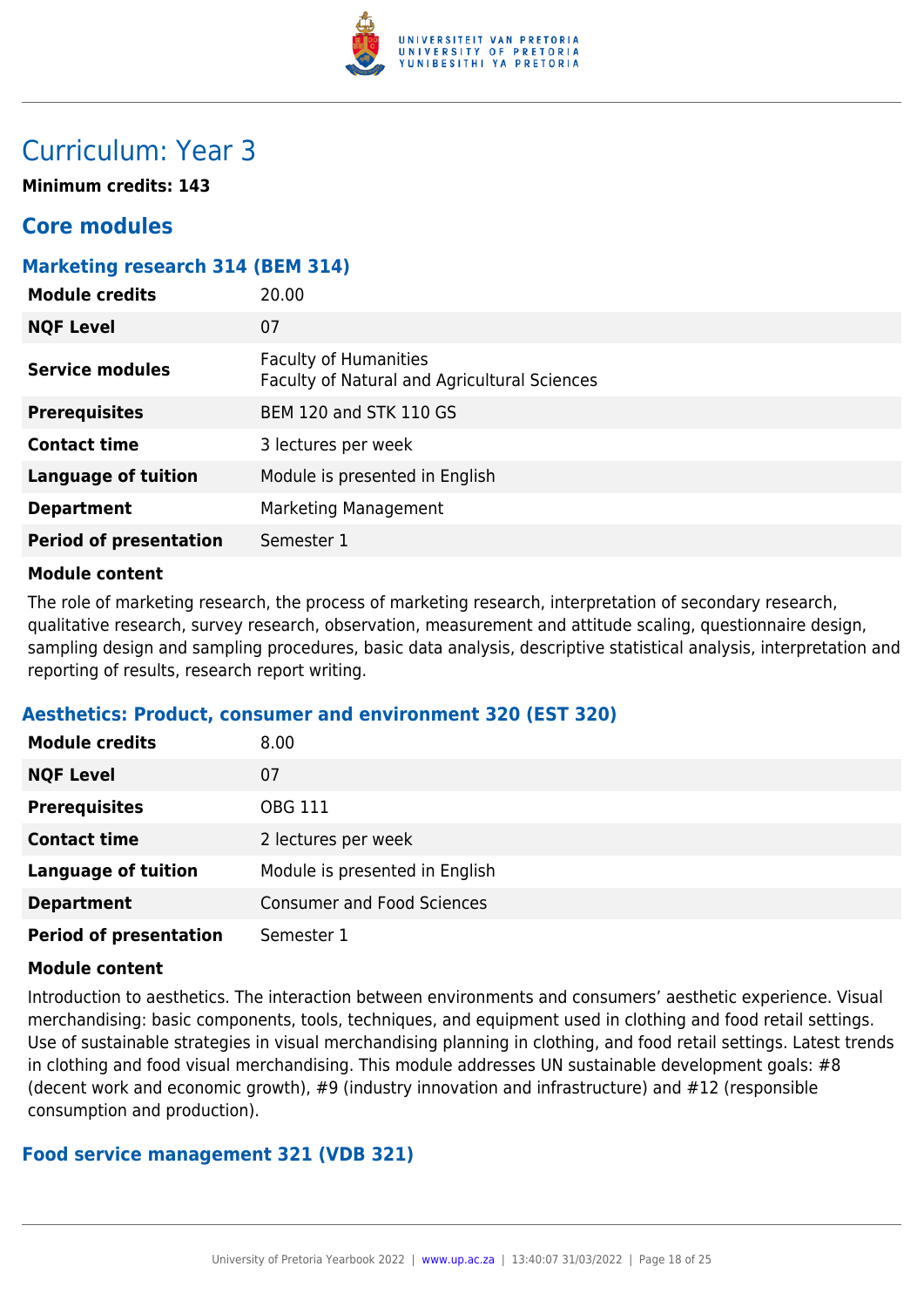

| <b>Module credits</b>         | 18.00                                                 |
|-------------------------------|-------------------------------------------------------|
| <b>NQF Level</b>              | 07                                                    |
| <b>Service modules</b>        | <b>Faculty of Health Sciences</b>                     |
| <b>Prerequisites</b>          | Natural and Agricultural Sciences students: VDS 322 # |
| <b>Contact time</b>           | 1 practical per week, 3 lectures per week             |
| <b>Language of tuition</b>    | Module is presented in English                        |
| <b>Department</b>             | <b>Consumer and Food Sciences</b>                     |
| <b>Period of presentation</b> | Semester 2                                            |

Planning and layout of food service units for different food service systems. Equipment for food services. Factors influencing the choice and purchasing of equipment for different food service units. Hygiene and safety in food services. management in food service systems. Financial management in food services.

#### **Nutrition (Capita Selecta from HNT 210) 310 (VDG 310)**

| <b>Module credits</b>         | 17.00                                     |
|-------------------------------|-------------------------------------------|
| <b>NQF Level</b>              | 07                                        |
| <b>Prerequisites</b>          | No prerequisites.                         |
| <b>Contact time</b>           | 1 practical per week, 3 lectures per week |
| <b>Language of tuition</b>    | Module is presented in English            |
| <b>Department</b>             | <b>Consumer and Food Sciences</b>         |
| <b>Period of presentation</b> | Semester 1                                |

#### **Module content**

The study of nutrients and water regarding their chemical composition, characteristics, basic digestion, absorption, metabolism, functions, food sources and symptoms of deficiency and toxicity. Energy metabolism. Dietary recommendations and guidelines, dietary guides and meal planning. The use and application of food composition tables in dietary analysis.

#### **Nutrition (Capita Selecta from HNT 220) 320 (VDG 320)**

| Module credits                | 17.00                                     |
|-------------------------------|-------------------------------------------|
| <b>NQF Level</b>              | 07                                        |
| <b>Prerequisites</b>          | No prerequisites.                         |
| <b>Contact time</b>           | 1 practical per week, 3 lectures per week |
| <b>Language of tuition</b>    | Module is presented in English            |
| <b>Department</b>             | <b>Consumer and Food Sciences</b>         |
| <b>Period of presentation</b> | Semester 2                                |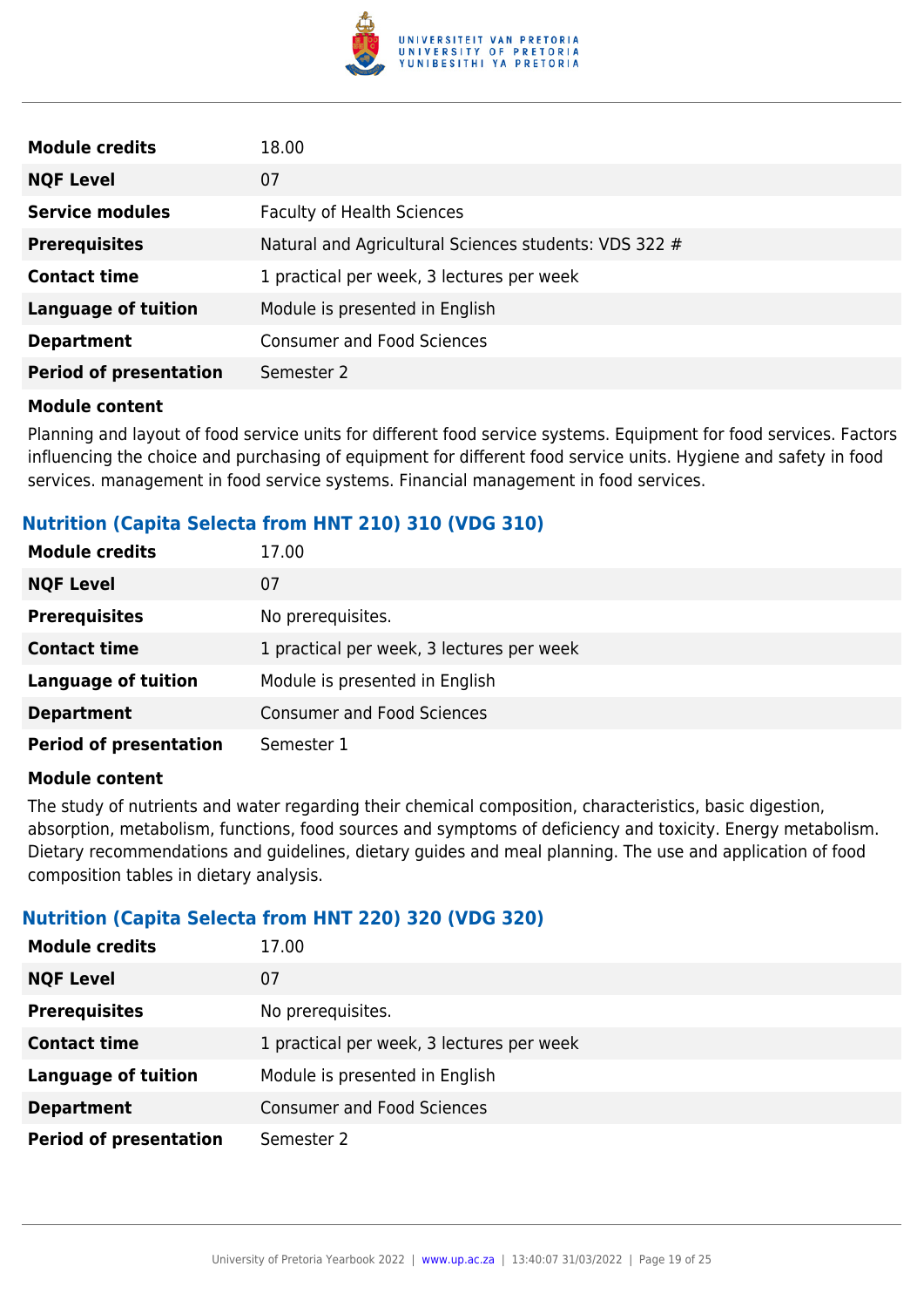

The role of nutrition in the life cycle: Prevention of lifestyle related diseases such as osteoporosis, cancer, coronary heart disease, tooth decay. Protein energy malnutrition and obesity.

#### **Large-scale food production and restaurant management 322 (VDS 322)**

| <b>Module credits</b>         | 31.00                                      |
|-------------------------------|--------------------------------------------|
| <b>NQF Level</b>              | 07                                         |
| <b>Service modules</b>        | <b>Faculty of Health Sciences</b>          |
| <b>Prerequisites</b>          | <b>VDS 210 and VDS 221</b>                 |
| <b>Contact time</b>           | 3 lectures per week, 3 practicals per week |
| <b>Language of tuition</b>    | Module is presented in English             |
| <b>Department</b>             | <b>Consumer and Food Sciences</b>          |
| <b>Period of presentation</b> | Semester 2                                 |

#### **Module content**

Module 1: Restaurant management. Table setting, table serving, wine service, food and wine pairing, beverage management.

Module 2: Menu planning for different food service systems and styles of food service.

Module 3: Large scale food procurement, consumption and storage.

Practical work: Principles of large-scale food preparation and the practical application thereof in a practical restaurant situation. Recipe formats and adjustment applicable to large-scale food preparation. Work scheduling and the practical exposure to the use of large scale catering equipment in a real life situation.

The UN sustainable development goals #3; 8; 9; 11 and 12 are addressed during the theory components and practical sessions. Projects are focused on identifying not only critical areas of concern but also possible mitigating strategies thus encouraging initiatives to achieve good health and well-being, responsible industry consumption, production community engagement and economic growth.

#### **Food safety and hygiene 354 (VDS 354)**

| <b>Module credits</b>         | 12.00                                     |
|-------------------------------|-------------------------------------------|
| <b>NQF Level</b>              | 07                                        |
| <b>Prerequisites</b>          | No prerequisites.                         |
| <b>Contact time</b>           | 1 practical per week, 2 lectures per week |
| <b>Language of tuition</b>    | Module is presented in English            |
| <b>Department</b>             | <b>Consumer and Food Sciences</b>         |
| <b>Period of presentation</b> | Semester 2                                |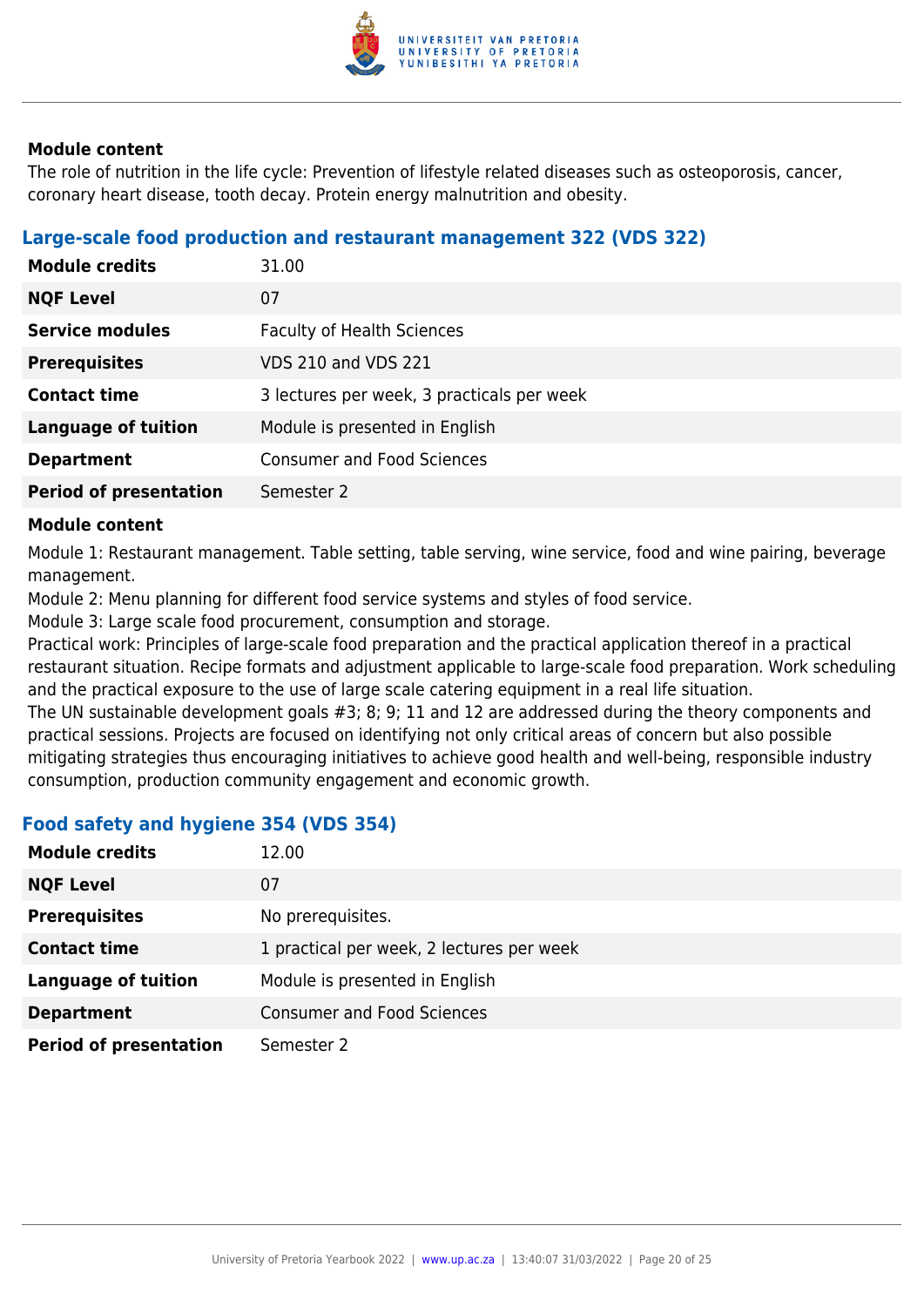

Module 1: General anatomy and morphology of bacteria, viruses and fungi. Basic nutritional requirements of micro-organisms and the effect of environmental factors on microbiological growth. Food decay, food poisoning and preservation of food by micro-organisms. Basic principles involved in disinfections, sterilization and control of microbes; techniques of microbial repression: sterilization by using heat, radiation, filtration, chemicals decimation of numbers.

Module 2: Food safety approached from retail, commercial and institutional angles. Safety issues surrounding food. Principles of food safety and food hygiene; good manufacturing practices; HACCP and risk analysis; employee health, hygiene and safety; Consumer rights and protection; occupational health and safety; health and food safety legislation in South Africa.

#### **Hospitality management 310 (VHM 310)**

| <b>Module credits</b>         | 20.00                              |
|-------------------------------|------------------------------------|
| <b>NQF Level</b>              | 07                                 |
| <b>Prerequisites</b>          | No prerequisites.                  |
| <b>Contact time</b>           | 2 hours per week (hybrid teaching) |
| <b>Language of tuition</b>    | Module is presented in English     |
| <b>Department</b>             | <b>Consumer and Food Sciences</b>  |
| <b>Period of presentation</b> | Semester 1                         |

#### **Module content**

This module is designed to provide students with an in-depth understanding and knowledge of the management aspects of hospitality operations, relating to all the operational aspects completed in the undergraduate course. The application of these management principles will enable the student to develop an operational plan for a tourism organisation, in a very practical manner.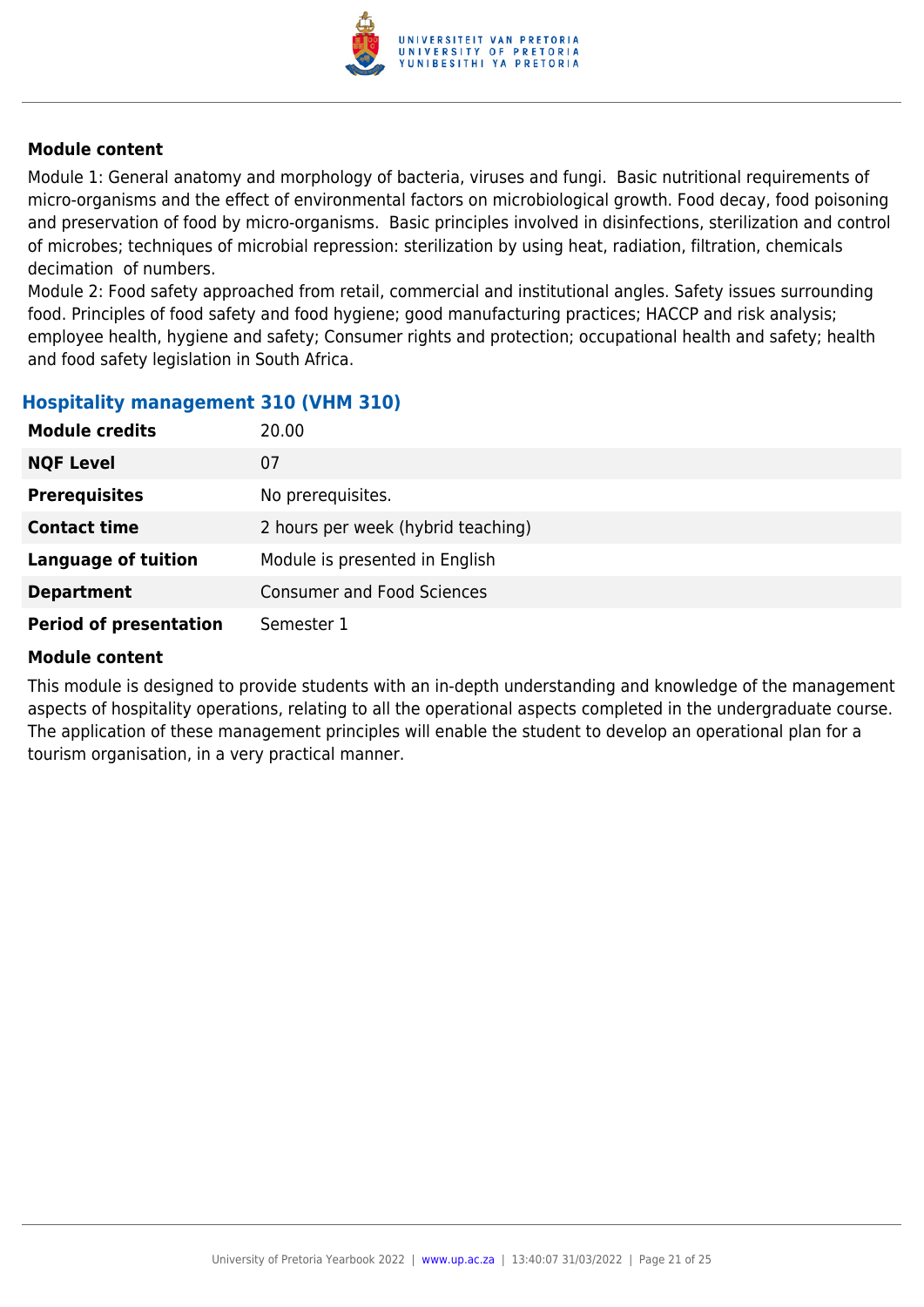

# Curriculum: Final year

### **Minimum credits: 130**

#### **Additional information:**

OPI 400 (Experiential training in industry): During the first to fourth years of study students must complete a total of 480 hours experiential training in the industry to develop practical and occupational skills, participate in community engagement and provide service learning. This is equal to 3 weeks x40 hours (120 hours) per year for the first to third year and 6 weeks x 40 hours in the fourth year to include event management, according to requirements as determined by the head of department. These credits include evidence of experiential training, service learning and community engagement during the four years of the study programme and must be successfully completed together with a complete portfolio before the degree will be conferred. Please note: Various practical and industry interaction activities support the theoretical component of TBE 220, 310 and VDS 322,VDS 414 & 424 and take place after hours to develop practical and industry skills.

# **Core modules**

### **Experiential training in industry 400 (OPI 400)**

| <b>Module credits</b>         | 5.00                                                       |
|-------------------------------|------------------------------------------------------------|
| <b>NQF Level</b>              | 08                                                         |
| <b>Prerequisites</b>          | Documentation of work experience as required for years 1-3 |
| <b>Contact time</b>           | 1 practical per week                                       |
| <b>Language of tuition</b>    | Module is presented in English                             |
| <b>Department</b>             | <b>Consumer and Food Sciences</b>                          |
| <b>Period of presentation</b> | Semester 2                                                 |

#### **Module content**

During the first to fourth years of study students must complete a total of 600 hours experiential training in the industry to develop practical and occupational skills, participate in community engagement and provide service learning. This is equal to 3 weeks x40 hours (120 hours) per year for the first to third year and 6 weeks x 40 hours in the fourth year, including the following:

• event management for Hospitality Management students, according to requirements as determined by the head of department;

or

• a culinary science project application for Culinary Science students, according to requirements as determined by the head of department.

These 'credits' comprise 50 learning hours and the balance of the hours include work-related experience evidence of experiential training, service learning and community engagement during the four years of the degree programme and must be successfully completed together with a complete portfolio before the degree will be conferred.

Please note: Various practical and industry-interaction activities support the theoretical component of VDS 322, 413, 414, 417, 424, 427 and FST 412 (as applicable to the respective Consumer Science programmes) and take place after hours to develop practical and industry skills.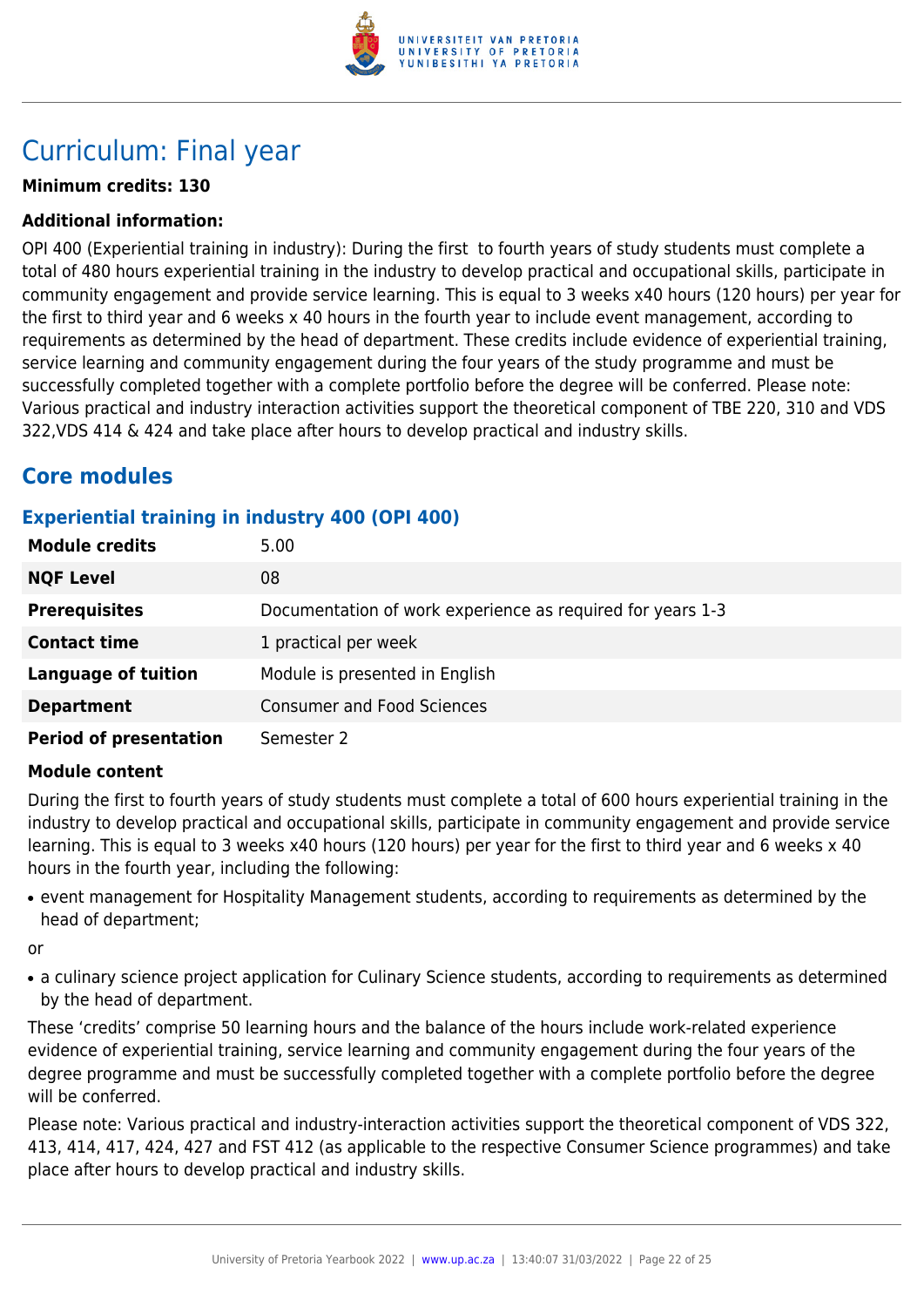

#### **Research project 400 (VBR 400)**

| <b>Module credits</b>         | 30.00                                    |
|-------------------------------|------------------------------------------|
| <b>NQF Level</b>              | 08                                       |
| <b>Prerequisites</b>          | BEM 314 and Final-year status            |
| <b>Contact time</b>           | 1 lecture per week, 1 practical per week |
| <b>Language of tuition</b>    | Module is presented in English           |
| <b>Department</b>             | <b>Consumer and Food Sciences</b>        |
| <b>Period of presentation</b> | Year                                     |

#### **Module content**

Research methodology. Plan, execute and report research project in clothing retail management, food retail management, hospitality management or culinary science.

#### **Food service management 420 (VDB 420)**

| <b>Module credits</b>         | 21.00                                     |
|-------------------------------|-------------------------------------------|
| <b>NQF Level</b>              | 08                                        |
| <b>Prerequisites</b>          | VDB 321 GS and ABV 320                    |
| <b>Contact time</b>           | 1 practical per week, 3 lectures per week |
| <b>Language of tuition</b>    | Module is presented in English            |
| <b>Department</b>             | <b>Consumer and Food Sciences</b>         |
| <b>Period of presentation</b> | Semester 2                                |

#### **Module content**

The professional food service manager's roles, responsibilities and characteristics. Contemporary leadership and management styles in food service systems. Professionalism and ethics. Advanced food service systems and production management techniques and training facilitation. Marketing of food services.

All lectures and practical discussion sessions focus on the role of food service management in addressing the UN Sustainable Development Goal #12 to promote sustainable consumption and production patterns. The practical components of presenting a workshop and setting up a small business encourages innovation and entrepreneurial growth and sustainability, thereby addressing the UN Sustainable Development Goal #8 to promote full and productive employment and economic growth.

#### **Recipe development and standardisation 413 (VDS 413)**

| <b>Module credits</b> | 30.00                                      |
|-----------------------|--------------------------------------------|
| <b>NQF Level</b>      | 08                                         |
| <b>Prerequisites</b>  | <b>VDS 310 or VDS 322</b>                  |
| <b>Contact time</b>   | 2 practicals per week, 3 lectures per week |
| Language of tuition   | Module is presented in English             |
| <b>Department</b>     | <b>Consumer and Food Sciences</b>          |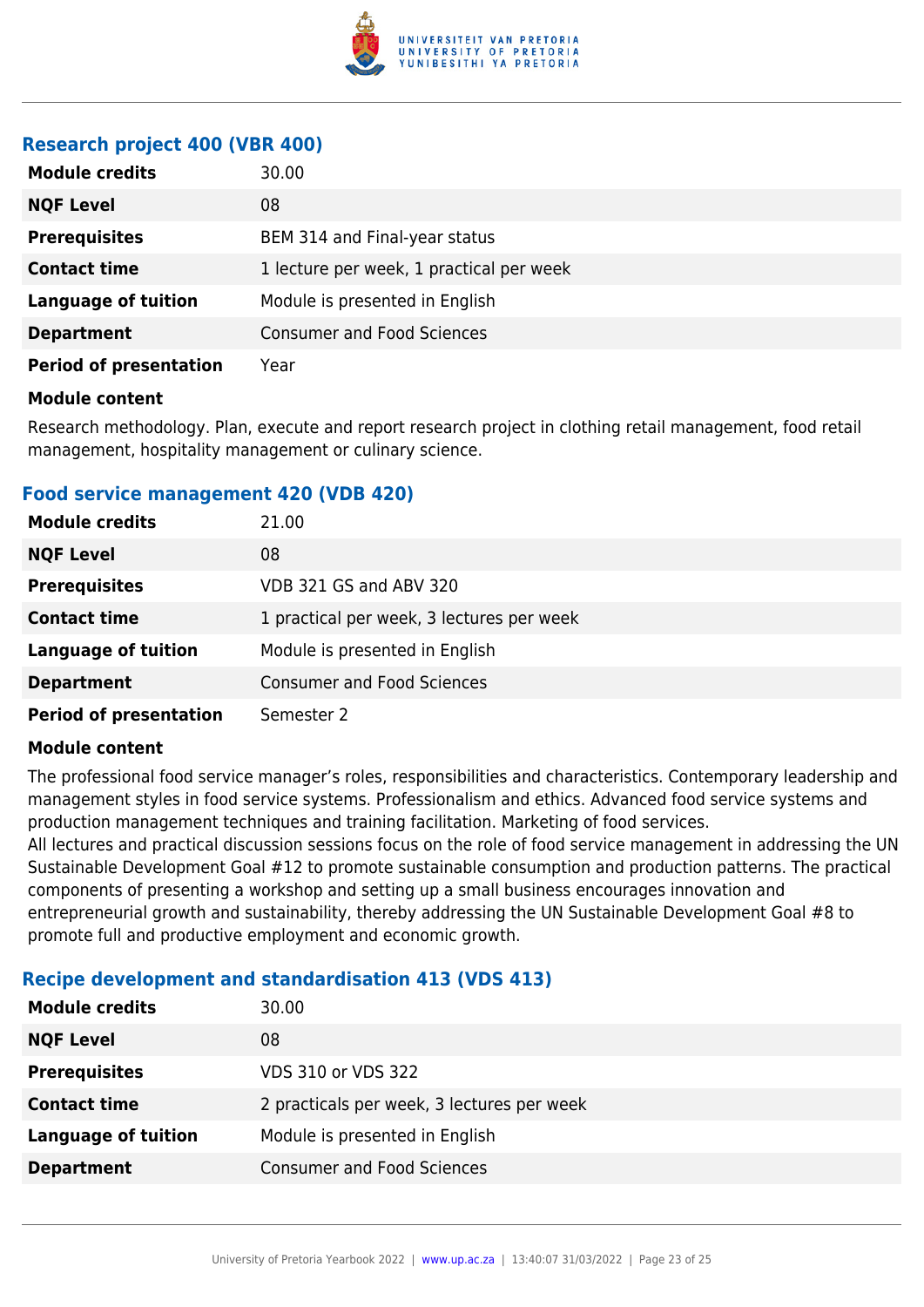

#### **Period of presentation** Semester 1

#### **Module content**

Recipe development process. Development of appropriate recipes and food products for a given situation. Standardisation of recipes. Food styling and food photography.

The UN sustainable development goals #3; 8; 9; 11 and 12 are addressed during the theory components and practical sessions. Projects are focused on identifying not only critical areas of concern but also possible mitigating strategies thus encouraging innovation to achieve good health and well-being, responsible industry consumption, production community engagement and economic growth.

#### **Culinary art 414 (VDS 414)**

| <b>Module credits</b>         | 22.00                                      |
|-------------------------------|--------------------------------------------|
| <b>NQF Level</b>              | 08                                         |
| <b>Prerequisites</b>          | <b>VDS 322</b>                             |
| <b>Contact time</b>           | 2 lectures per week, 2 practicals per week |
| <b>Language of tuition</b>    | Module is presented in English             |
| <b>Department</b>             | <b>Consumer and Food Sciences</b>          |
| <b>Period of presentation</b> | Semester 1                                 |

#### **Module content**

Advanced food preparation and presentation techniques. Event planning and banqueting for Hospitality Management students and a culinary science project application for Culinary Science students

#### **Culinary art 424 (VDS 424)**

| <b>Module credits</b>         | 22.00                                      |
|-------------------------------|--------------------------------------------|
| <b>NQF Level</b>              | 08                                         |
| <b>Prerequisites</b>          | VDS 414                                    |
| <b>Contact time</b>           | 2 lectures per week, 2 practicals per week |
| <b>Language of tuition</b>    | Module is presented in English             |
| <b>Department</b>             | <b>Consumer and Food Sciences</b>          |
| <b>Period of presentation</b> | Semester 2                                 |

#### **Module content**

Advanced food preparation and presentation techniques. Event planning and banqueting for Hospitality Management students and a culinary science project application for Culinary Science students.

The regulations and rules for the degrees published here are subject to change and may be amended after the publication of this information.

The [General Academic Regulations \(G Regulations\)](https://www.up.ac.za/yearbooks/2022/rules/view/REG) and [General Student Rules](https://www.up.ac.za/yearbooks/2022/rules/view/RUL) apply to all faculties and registered students